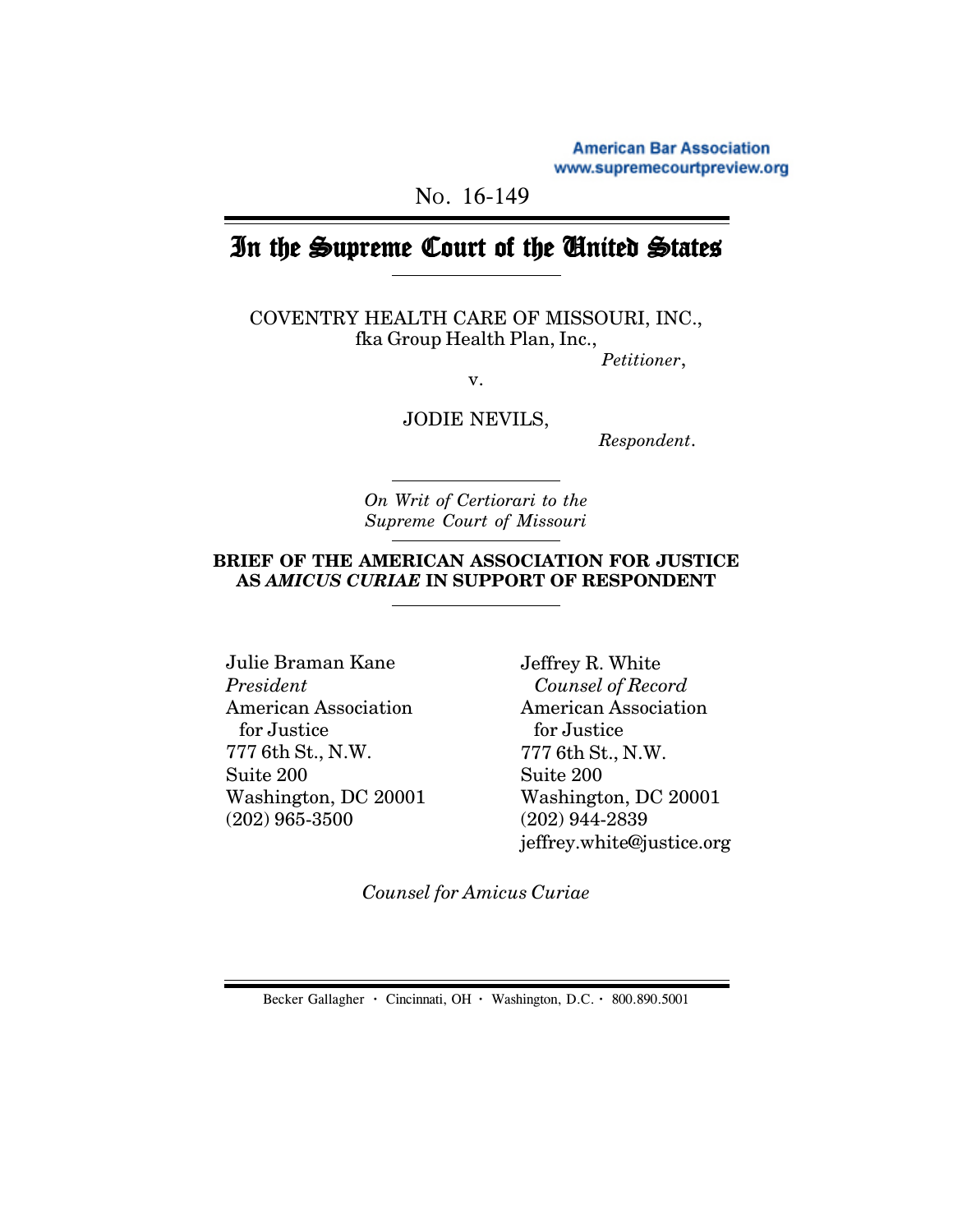# **TABLE OF CONTENTS**

|               | TABLE OF AUTHORITIES  iii                                                                                                                                                                                       |  |  |  |
|---------------|-----------------------------------------------------------------------------------------------------------------------------------------------------------------------------------------------------------------|--|--|--|
|               | <b>IDENTITY AND INTEREST OF</b>                                                                                                                                                                                 |  |  |  |
|               | SUMMARY OF ARGUMENT  1                                                                                                                                                                                          |  |  |  |
| ARGUMENT<br>7 |                                                                                                                                                                                                                 |  |  |  |
| I.            | THE PRESUMPTION AGAINST<br>PREEMPTION COUNSELS THE COURT<br>TO READ EXPRESS PREEMPTION<br>STATUTES NARROWLY AND ACCEPT<br>THE READING THAT DISFAVORS<br>PREEMPTION. $\ldots \ldots \ldots \ldots \ldots \ldots$ |  |  |  |
| II.           | THE OPM RULE DISTURBS THE<br>ALLOCATION OF TORT LIABILITY IN AN<br>AREA TRADITIONALLY OCCUPIED BY<br>THE STATES AND UPSETS THE STATES'<br>BALANCE OF COMPETING POLICIES<br>AND INTERESTS.  12                   |  |  |  |
|               | A. Preempting State Law Only Where<br>Congress Has Unambiguously Stated Its<br>Intent To Do So Safeguards the Role of<br>the States In the Federalist System.  12                                               |  |  |  |
|               | B. The OPM Rule Interferes with the<br>Balancing of Policies and Interests<br>Reflected in State Tort Law. 15                                                                                                   |  |  |  |
|               | 1. The compensation of wrongfully<br>injured individuals is an area<br>traditionally occupied by the states. . 15                                                                                               |  |  |  |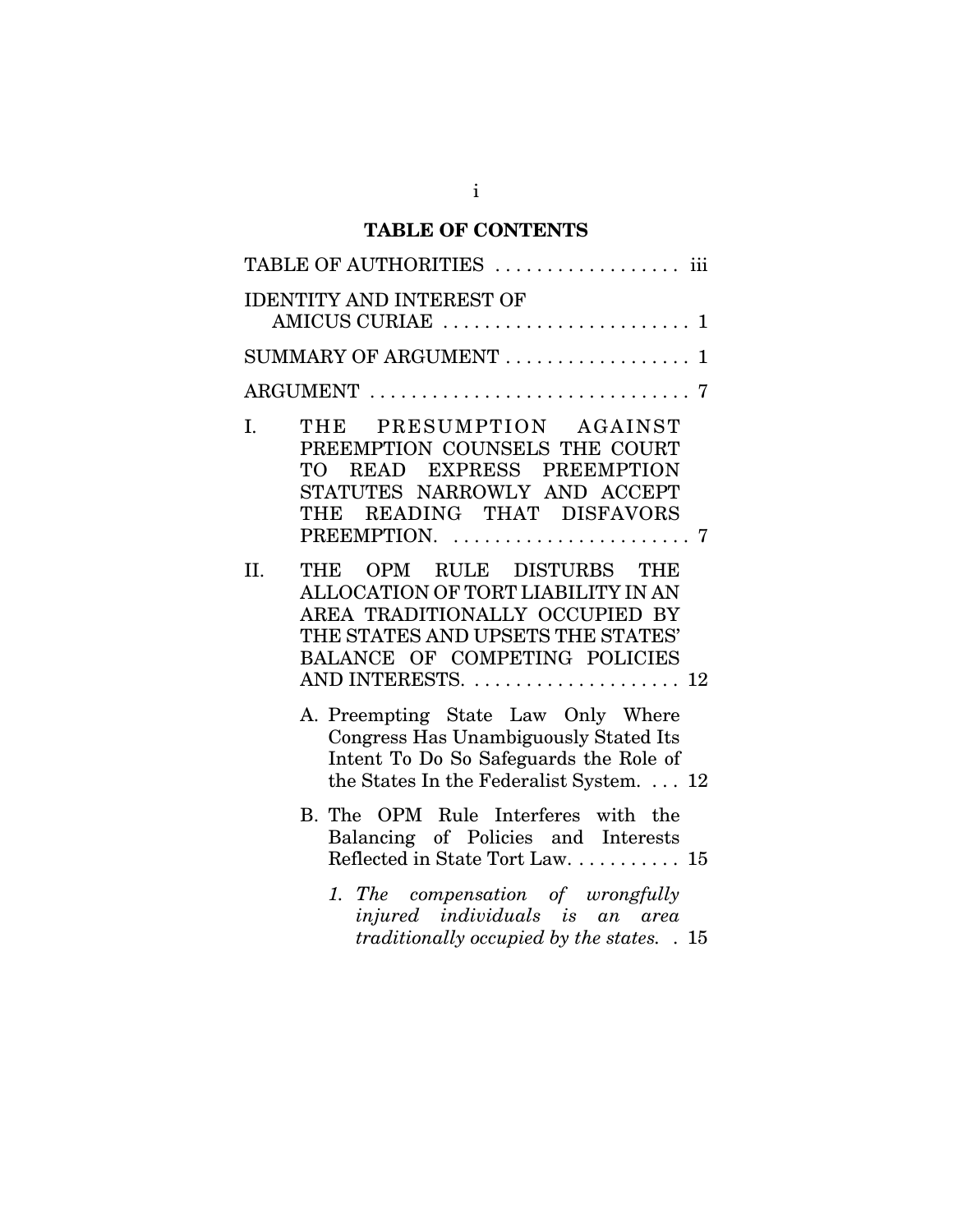|  | 2. The OPM rule undermines the states'<br>interest in encouraging individuals to<br>insure against harm. $\ldots \ldots \ldots \ldots 16$                                                                                                                           |  |
|--|---------------------------------------------------------------------------------------------------------------------------------------------------------------------------------------------------------------------------------------------------------------------|--|
|  | 3. The OPM rule is not addressed to the<br>relatively rare occurrence of "double"<br>recovery." $\ldots \ldots \ldots \ldots \ldots \ldots \ldots 18$                                                                                                               |  |
|  | 4. The OPM rule undermines state efforts<br>to protect their citizens from the harsh<br>consequences of subrogation and<br>$reimbursement.$ 22                                                                                                                      |  |
|  | SUBROGATION/REIMBURSEMENT<br>ΙS<br>NOT AN EFFECTIVE OR APPROPRIATE<br>COST-CONTAINMENT MEASURE.  26                                                                                                                                                                 |  |
|  | A. Savings To the Federal Government<br>and Federal Employees Is Vanishingly                                                                                                                                                                                        |  |
|  | B. The OPM Rule Requiring Injured<br>Individuals To Bear the Financial Burden<br>of Injury In Order To Allow Uninjured<br>Enrollees a Small Savings Is Inconsistent<br>With the Health Insurance Plan Congress<br>Put In Place. $\dots\dots\dots\dots\dots\dots$ 29 |  |
|  | $CONCLUSION \ \dots \dots \dots \dots \dots \dots \dots \dots \dots \ 31$                                                                                                                                                                                           |  |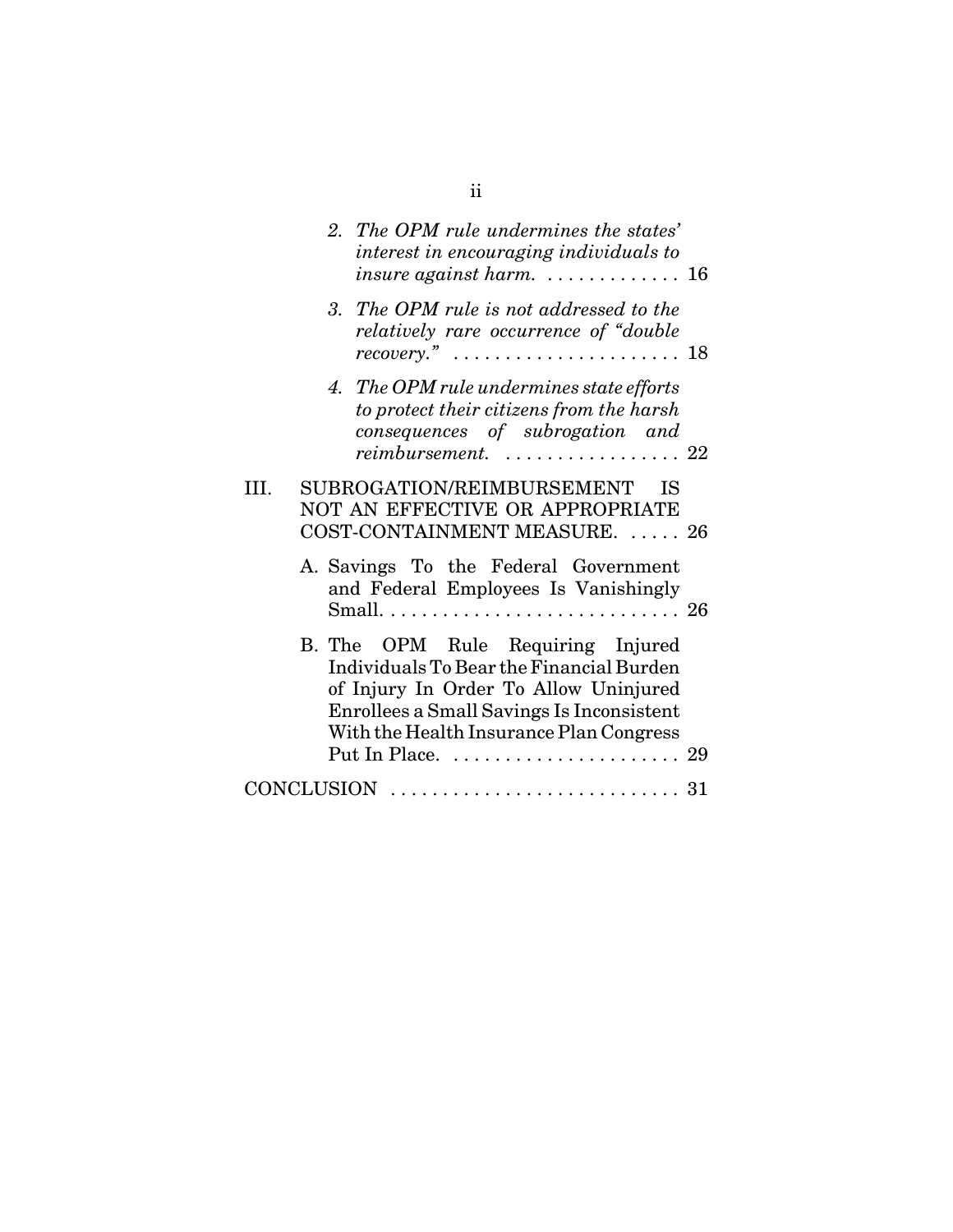# **TABLE OF AUTHORITIES**

# **CASES**

| Allstate Ins. Co. v. Reitler,<br>628 P.2d 667 (Mont. 1981) 22 |
|---------------------------------------------------------------|
| Altria Group, Inc. v. Good,                                   |
| Arizona v. Inter Tribal Council of Arizona, Inc.,             |
| Bates v. Dow Agrosciences LLC,                                |
| Bruesewitz v. Wyeth LLC,                                      |
| Cipollone v. Liggett Group, Inc.,                             |
| CSX Transp., Inc. v. Easterwood,                              |
| CTS Corp. v. Waldburger,                                      |
| Empire HealthChoice Assurance, Inc. v. McVeigh,               |
| English v. General Elec. Co.,                                 |
| Farmer v. United Bhd. of Carpenters & Joiners of<br>America,  |
| Garcia v. San Antonio Metro. Transit Auth.,                   |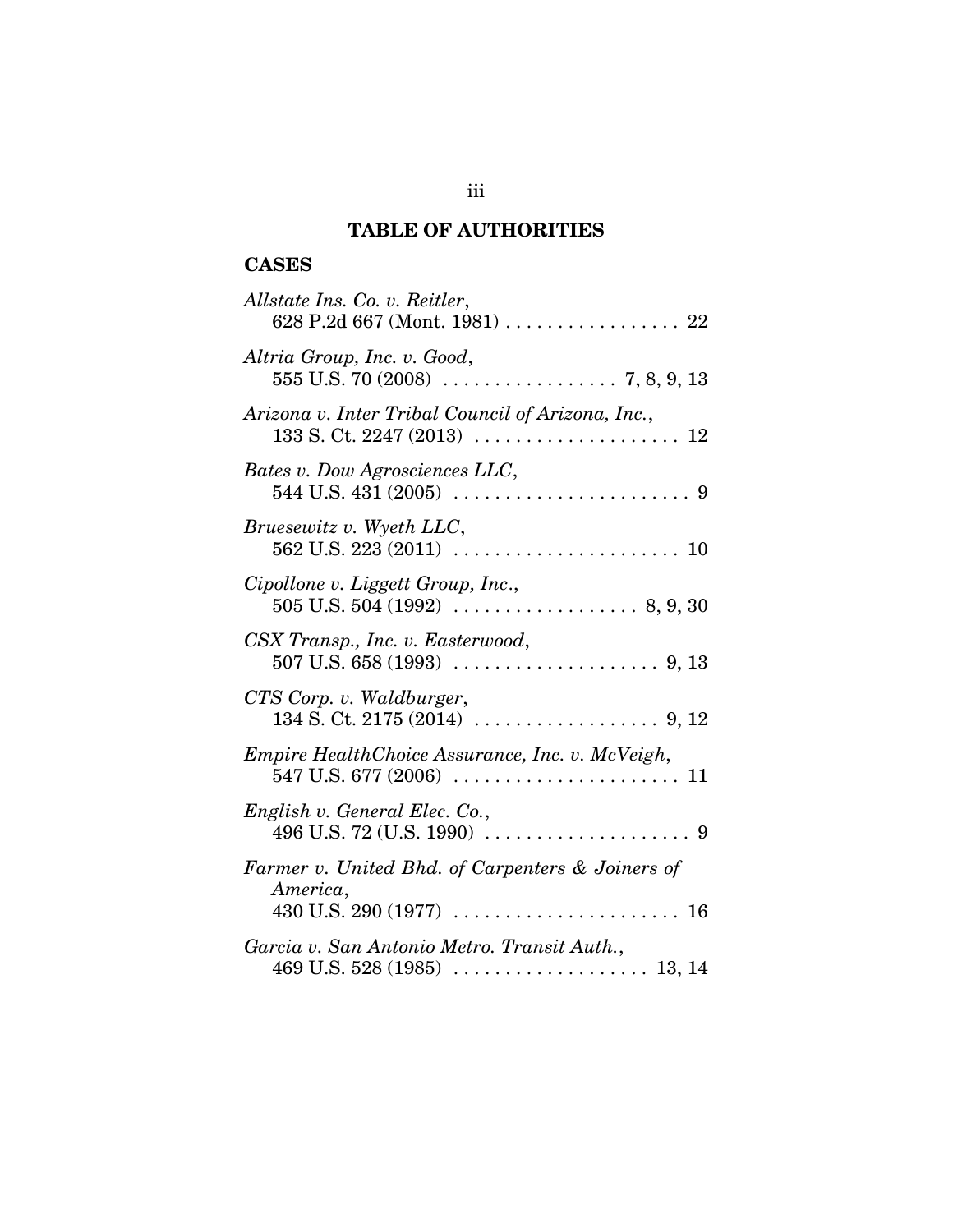| Gobeille v. Liberty Mut. Ins. Co.,                                                                                         |
|----------------------------------------------------------------------------------------------------------------------------|
| Gregory v. Ashcroft,                                                                                                       |
| Helfrich v. Blue Cross & Blue Shield Ass'n,<br>804 F.3d 1090 (10th Cir. 2015) $\ldots \ldots \ldots \ldots 15$             |
| Jones v. Rath Packing Co.,                                                                                                 |
| Lorillard Tobacco Co. v. Reilly,                                                                                           |
| Maxwell v. Allstate Ins. Cos.,                                                                                             |
| Medtronic, Inc. v. Lohr,                                                                                                   |
| Nevils v. Group Health Plan, Inc.,                                                                                         |
| New York Conference of Blue Cross v. Travelers<br>Insurance,                                                               |
| Perreira v. Rediger,<br>$778 \text{ A}.2d \ 429 \text{ (N.J. } 2001) \ \ldots \ldots \ldots \ldots \ldots \ldots \quad 21$ |
| PLIVA, Inc. v. Mensing,                                                                                                    |
| Puerto Rico v. Franklin California Tax-Free Trust,                                                                         |
| Rice v. Santa Fe Elevator Corp.,                                                                                           |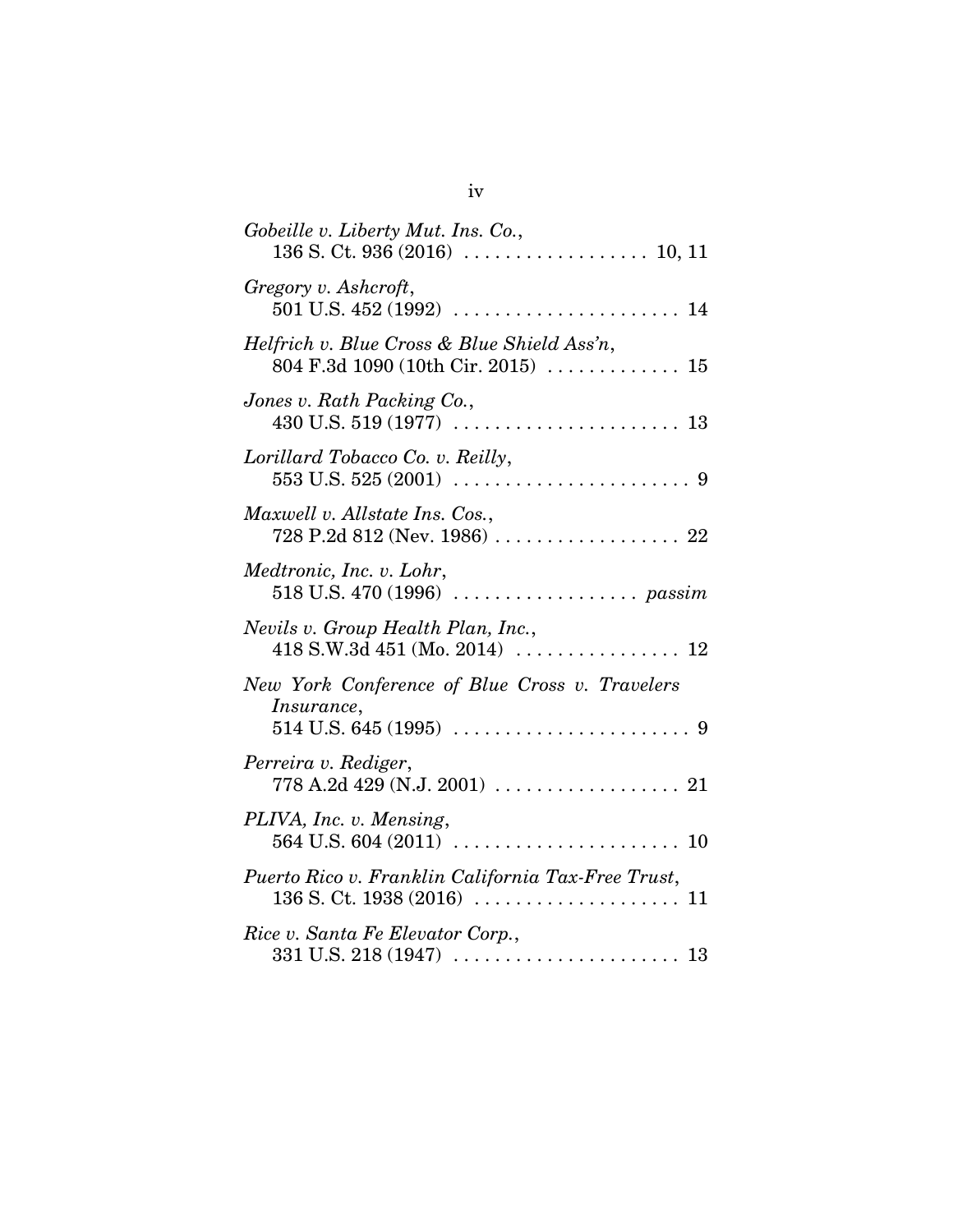42 C.F.R. § 1602.170-2 . . . . . . . . . . . . . . . . . . . . . . 27

v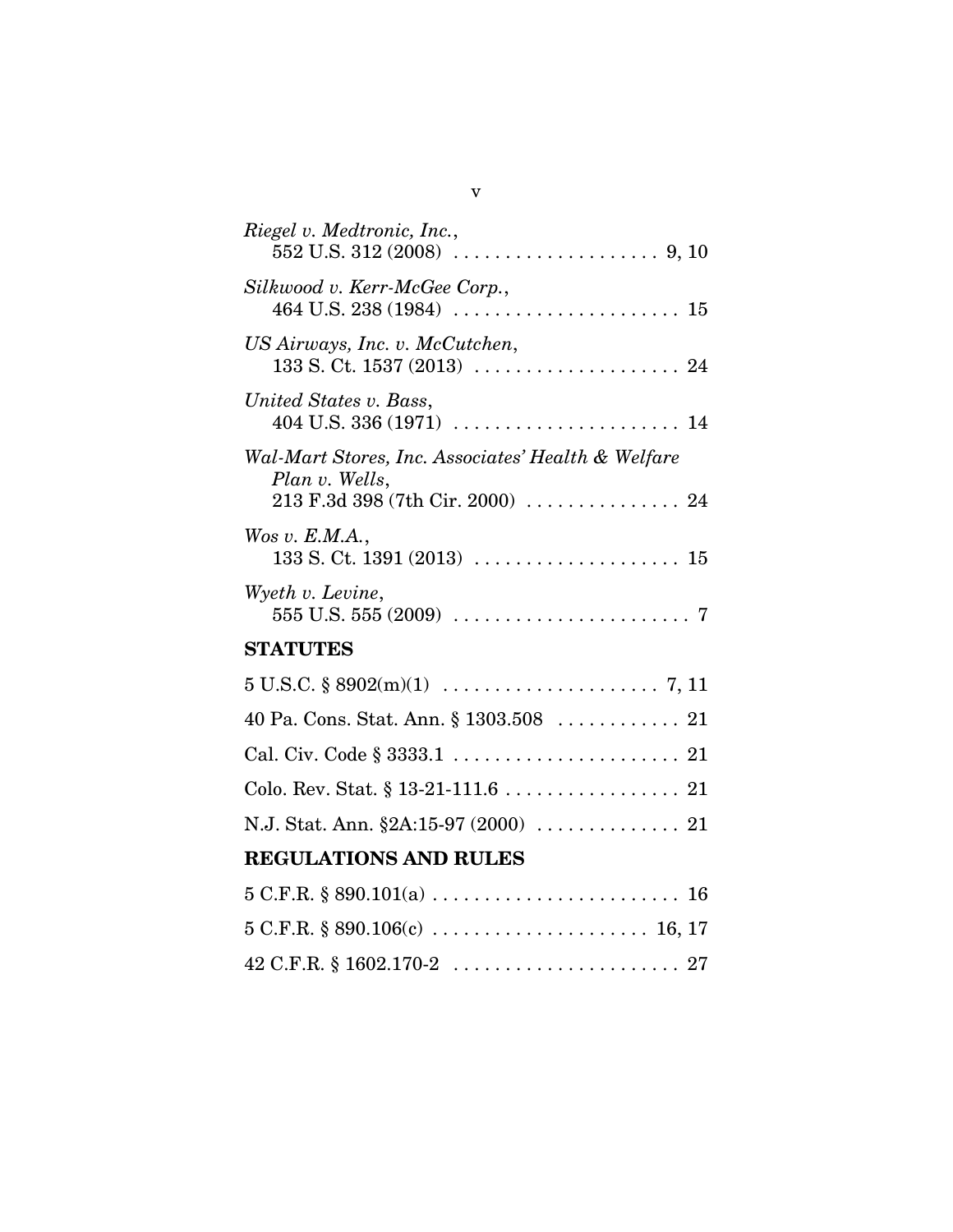| Federal Employees Health Benefits Program;                                                                                                                                                                              |
|-------------------------------------------------------------------------------------------------------------------------------------------------------------------------------------------------------------------------|
| Subrogation and Reimbursement Recovery,                                                                                                                                                                                 |
| 80 Fed. Reg. 29,203                                                                                                                                                                                                     |
|                                                                                                                                                                                                                         |
|                                                                                                                                                                                                                         |
| <b>OTHER AUTHORITIES</b>                                                                                                                                                                                                |
| 2 American Law Inst., Reporters' Study: Enterprise<br>Responsibility for Personal Injury $(1991)$ 22                                                                                                                    |
| Kenneth S. Abraham, Robert L. Rabin, and Paul C.<br>Weiler, Enterprise Responsibility for Personal<br>Injury: Further Reflections, 30 San Diego L. Rev.                                                                 |
| American Bar Association, Towards a                                                                                                                                                                                     |
| Scott M. Aronson, <i>ERISA's Equitable Illusion: The</i><br>Unjustice of Section $502(a)(3)$ , 9 Employee<br>Rights & Employment Policy J. 247 (2005) $\ldots$ 28                                                       |
| Association Of Federal Health Organizations, State<br>Survey of Reimbursement Laws in The Health<br>Insurance Context (Feb. 2014), available at<br>http://ermerlaw.com/PDFs/Feb2014%20FHOSt<br>ateSurveyWithMap.pdf  24 |
| ATRA, Phantom Damages Reform, available at<br>http://www.atra.org/issue/phantom-damages-                                                                                                                                |
| Roger M. Baron, Public Policy Considerations<br>Warranting Denial of Reimbursement to ERISA<br>Plans: It's Time to Recognize the Elephant in the<br>Courtroom, 55 Mercer L. Rev. 595 (2004)  27                         |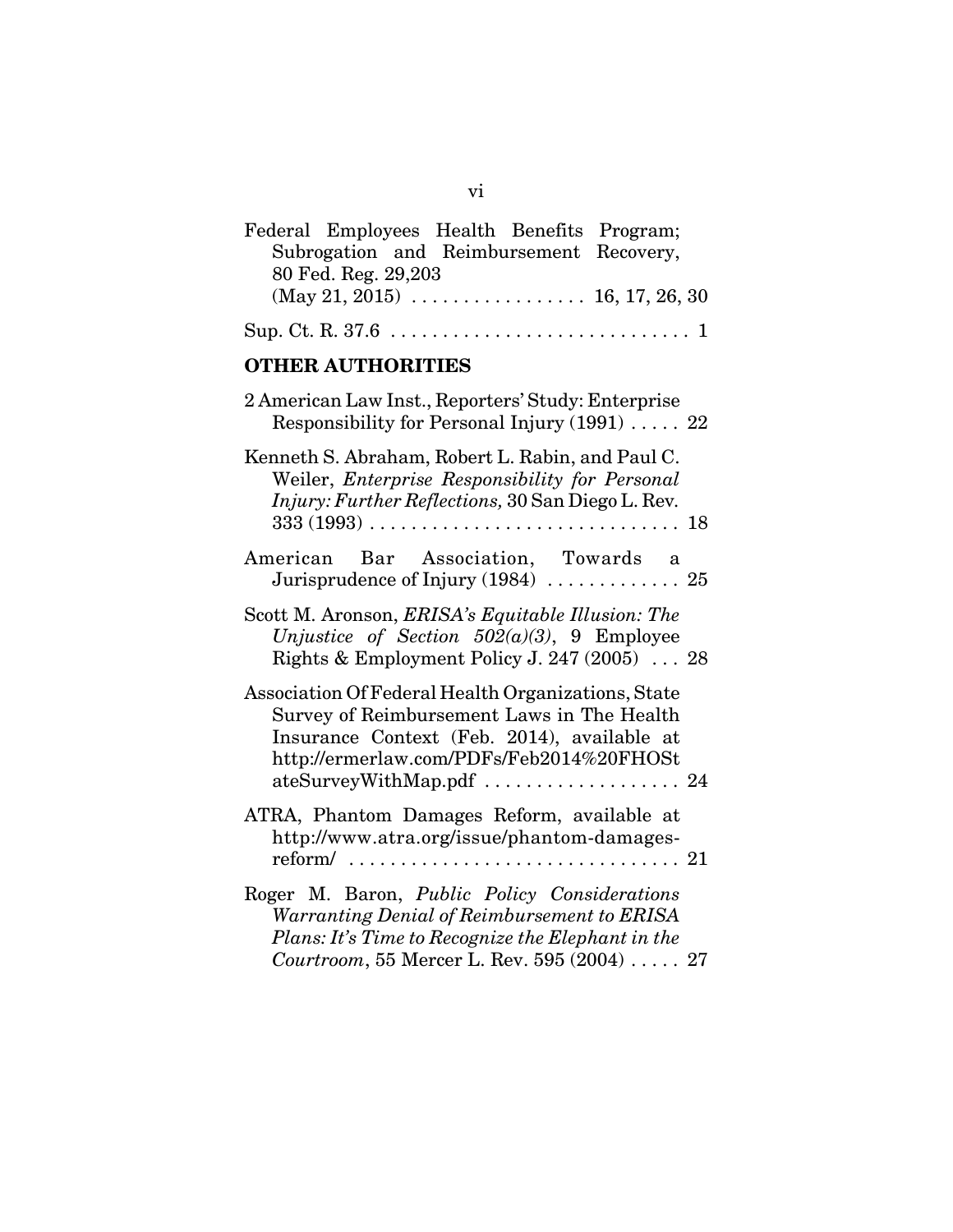| Roger M. Baron, Subrogation: A Pandora's<br>Box Awaiting Closure, 41 S.D.L. Rev. 237                                                                                                      |
|-------------------------------------------------------------------------------------------------------------------------------------------------------------------------------------------|
| Roger M. Baron & Anthony P. Lamb, The<br>Revictimization of Personal Injury Victims by<br>ERISA Subrogation Claims, 45 Creighton L.                                                       |
| Guido Calabresi, The Costs of Accidents (1970) 25                                                                                                                                         |
| Thomas A. Eaton, Who Owes How Much?<br>Developments in Apportionment and Joint and<br>Several Liability Under O.C.G.A. S 51-12-33, 64                                                     |
| Keith E. Edeus, Jr., Subrogation of Personal Injury<br>Claims: Toward Ending an Inequitable Practice,                                                                                     |
| Jeffrey A. Greenblatt, Insurance and Subrogation:<br>When the Pie Isn't Big Enough, Who Eats Last?,<br>64 U. Chi. L. Rev. 1337 (1997) 25                                                  |
| David A. Hyman, Bernard Black, Charles Silver,<br>William M. Sage, Estimating the Effect of<br>Damages Caps in Medical Malpractice Cases:<br>Evidence from Texas, 1 J. Legal Analysis 355 |
| H.R. Rep. No. 86-957 (1959), reprinted in 1959                                                                                                                                            |
| David M. Kono, Unraveling the Lining of ERISA<br>Health Insurer Pockets--A Vote for National<br>Federal Common Law Adoption of the<br>Make Whole Doctrine, 2000 B.Y.U.L. Rev. 427         |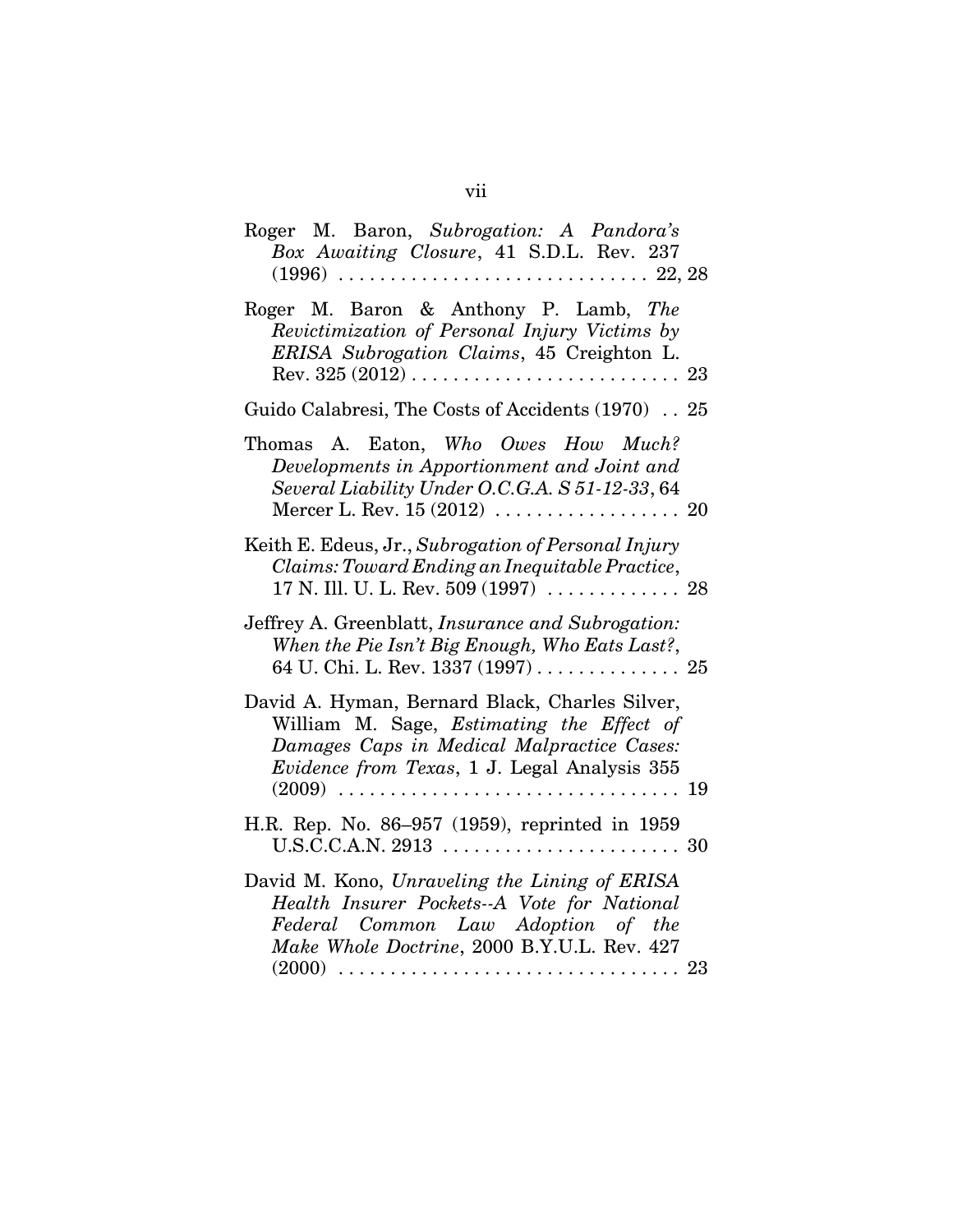# viii

| Nancy C. Marcus, Phantom Parties and Other<br>Practical Problems with the Attempted Abolition<br>of Joint and Several Liability, 60 Ark. L. Rev.<br>$437~(2007)~\ldots~\ldots~\ldots~\ldots~\ldots~\ldots~\ldots~\ldots~\ldots~\,20$ |
|--------------------------------------------------------------------------------------------------------------------------------------------------------------------------------------------------------------------------------------|
| Richard C. Maxwell, The Collateral Source Rule in<br>the American Law of Damages, 46 Minn. L. Rev.<br>669 (1962) $\ldots \ldots \ldots \ldots \ldots \ldots \ldots \ldots \ldots \ldots \ldots \; 21$                                |
| Johnny C. Parker, The Made Whole Doctrine:<br>Unraveling the Enigma Wrapped in the Mystery<br>of Insurance Subrogation, 70 Mo. L. Rev. 723                                                                                           |
| Robert S. Peck, Violating the Inviolate: Caps on<br>Damages and the Right to Trial by Jury, 31 U.                                                                                                                                    |
| Restatement (Second) of Torts $\S 875 (1979) \ldots$ . 20                                                                                                                                                                            |
| Restatement (Second) of Torts $\S 880 (1979) \ldots$ . 20                                                                                                                                                                            |
| Restatement (Second) of Torts § 920A(2) (1979) 21                                                                                                                                                                                    |
| Avraham Ronen, Database of State Tort Reforms,<br>Northwestern L. & Econ. Res. Paper No. 06-08<br>(2014), available at http://ssrn.com/abstract=                                                                                     |
| Michael J. Saks, Do We Really Know<br>Anything About the Behavior of the Tort<br>Litigation System-And Why Not? 140 U. Pa. L.                                                                                                        |
| Gary T. Schwartz, Deterrence and Punishment in<br>the Common Law of Punitive Damages, 56 S.                                                                                                                                          |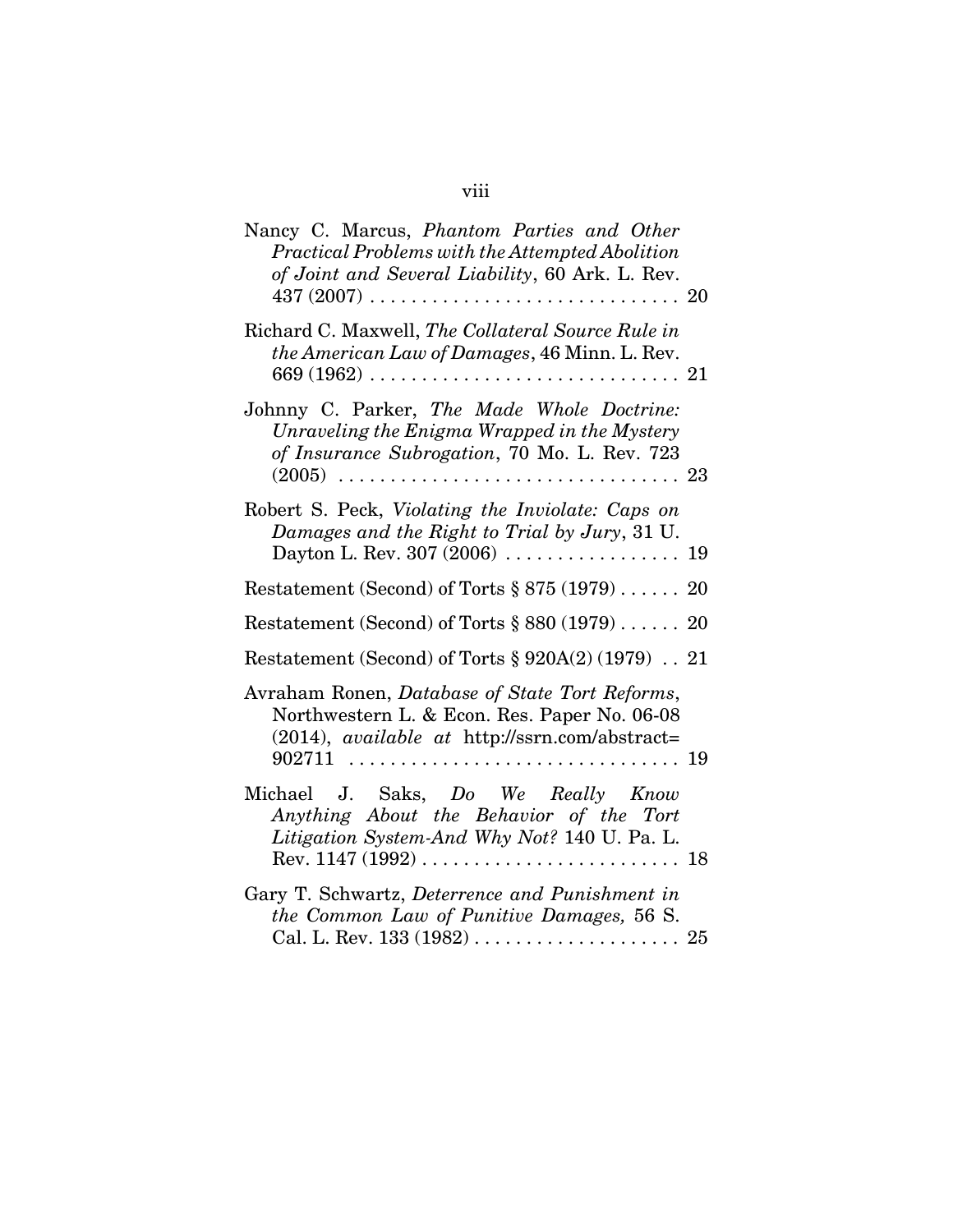| Sedgwick Claims Management Services, Central     |
|--------------------------------------------------|
| Subrogation (2012), available at                 |
| https://www.sedgwickcms.com/services/docs/       |
| SubrogationOverview.pdf  28, 29                  |
| Lawrence Tribe, American Constitutional Law § 6- |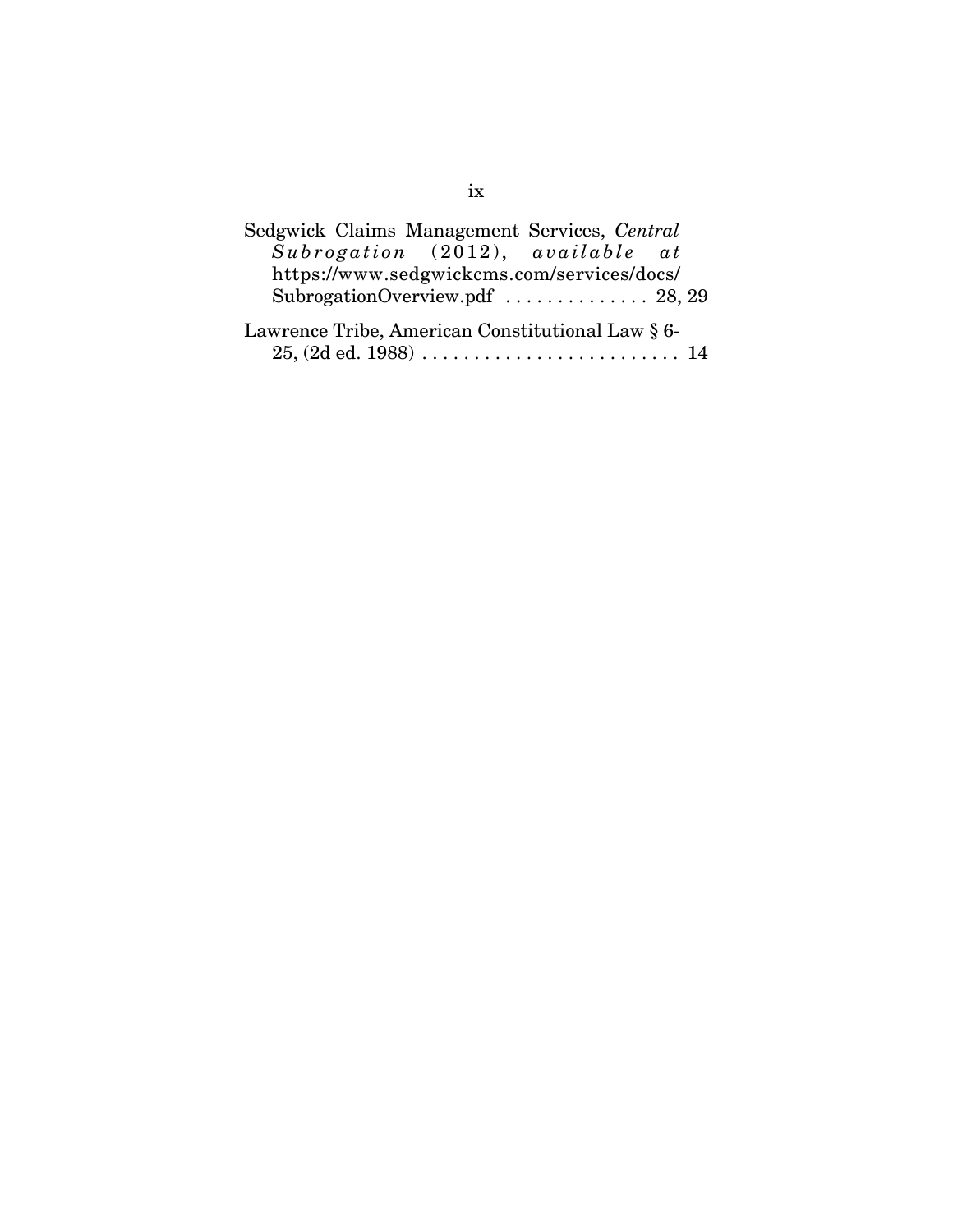# **IDENTITY AND INTEREST OF AMICUS CURIAE**

The American Association for Justice ("AAJ") is a voluntary national bar association whose members primarily represent plaintiffs in personal injury actions, employment rights cases, consumer cases and other civil actions which seek to vindicate the rights of individuals under both federal statutory law and state tort law.

AAJ is concerned that the OPM rule at issue in this case undermines both the important policies underlying state tort law and Congress's purpose in providing insurance for federal workers.<sup>1</sup>

### **SUMMARY OF ARGUMENT**

1. One of the cornerstones of this Court's preemption jurisprudence is the principle that a federal statute does not supersede state law unless Congress has stated its intent to do so clearly and unambiguously. When an express preemption provision is susceptible of more than one plausible interpretation, the Court accepts the reading that disfavors preemption. The assertion that the Court's reliance on this presumption has waned is incorrect. This Court has consistently applied this principle in express preemption cases. Where the text of the statute is plain, there is no need

<sup>&</sup>lt;sup>1</sup> The parties have consented to the filing of this brief. The undersigned counsel for amicus curiae affirms, pursuant to Supreme Court Rule 37.6, that no counsel for a party authored this brief in whole or in part and no person or entity other than amicus curiae, its members, and its counsel contributed monetarily to the preparation or submission of this brief.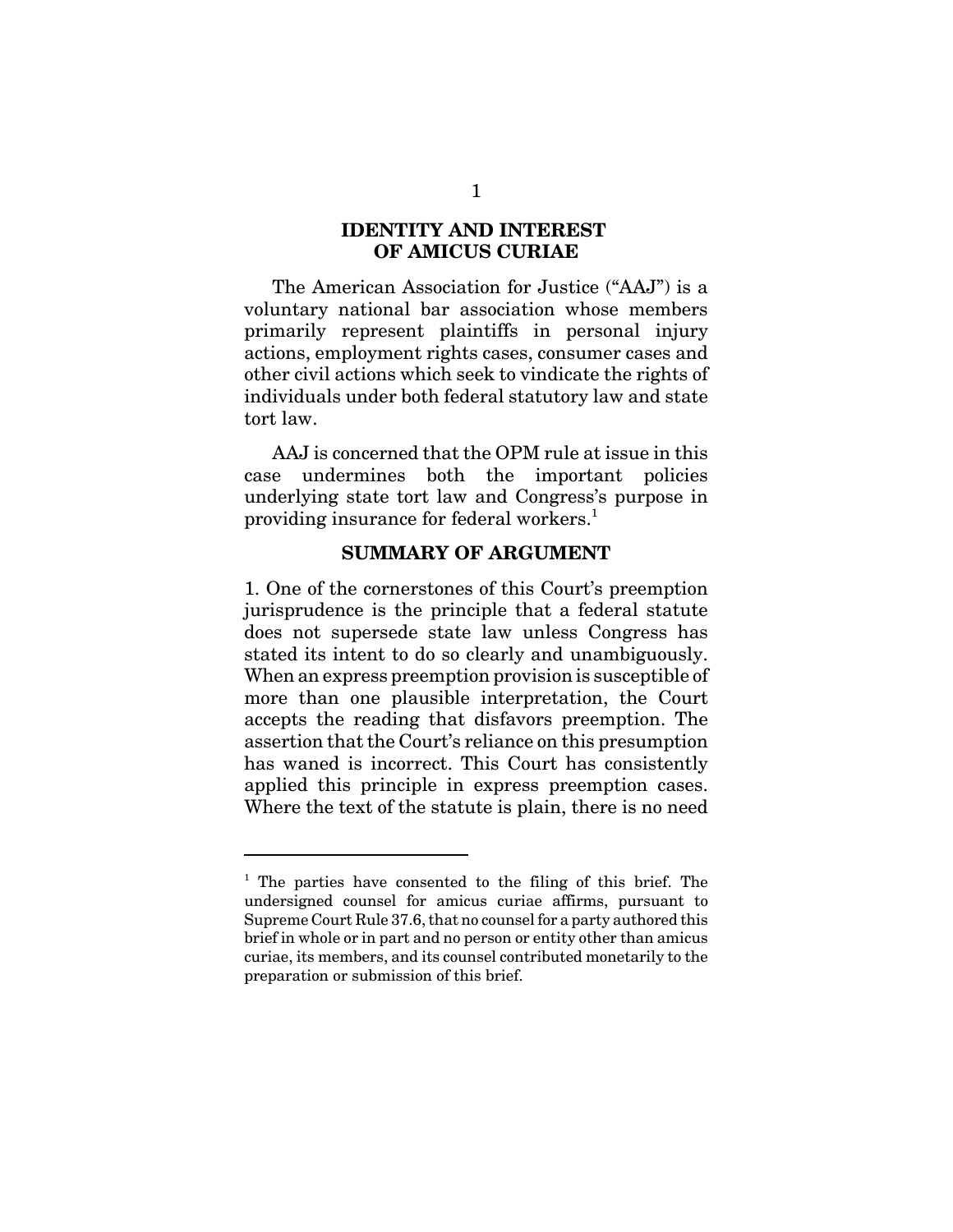to rely on the presumption. But where the statute is ambiguous, the Court must determine whether a state law is within the preempted domain. In those cases, the presumption guides the Court to favor the nonpreemptive reading of the statute.

In this case, the Court has already determined that the express preemption provision at issue is ambiguous. The Missouri Supreme Court properly accepted the interpretation that disfavors preemption of Missouri's antisubrogation law.

2. The presumption against preemption, particularly in areas traditionally occupied by the states, safeguards the role of the sovereign states in the federalist system. This Court has held that protection of the interests of the states is entrusted to their representatives in Congress. For that reason, to avoid unintended incursion into state governance, courts must insist that Congress speak plainly when it intends to preempt state law.

This Court has long recognized that the states have traditionally exercised their police power authority to protect the health and safety of their citizens through the application of state tort law. The OPM rule interferes with state tort rules, upsetting the complex balancing of state interests and policies that is reflected in the tort law of each state.

For example, the OPM rule is not directed solely at reimbursement out of payments by parties responsible for the beneficiary's injuries. The rule specifically requires reimbursement out of any applicable insurance or workers' compensation benefits paid to the beneficiary, including proceeds of insurance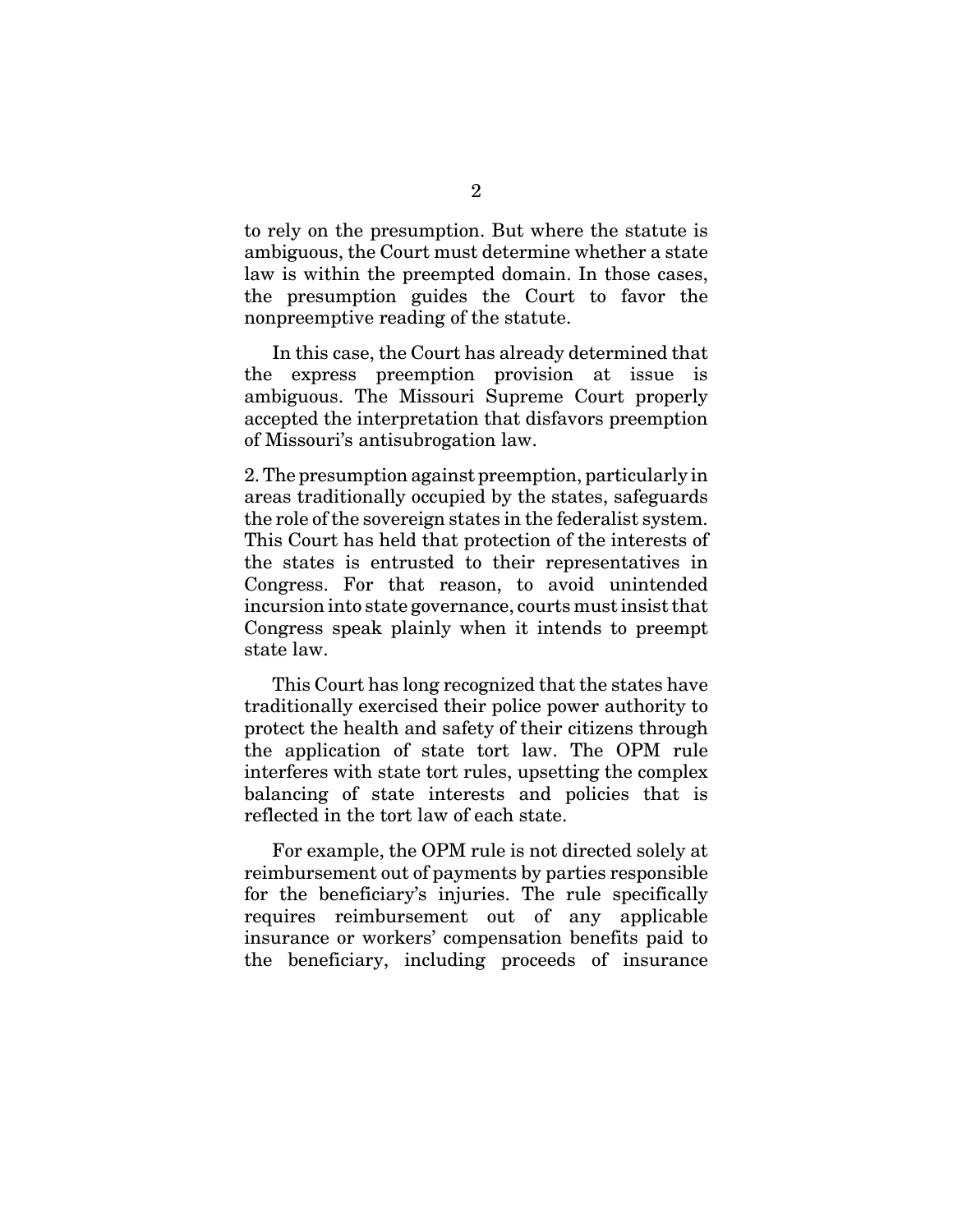coverage paid for entirely by the federal employee or beneficiary, thereby undermining state policies that encourage individuals to insure themselves against unexpected illness or injury. The rule also requires that FEHBA carriers be reimbursed first, before the injured victims is compensated for his or her injuries, essentially shifting the burden of paid medical expenses from FEHBA carriers, who have received premiums to provide coverage for such expenses, to other insurers who have compensated the plaintiff for other losses.

Most importantly, the OPM rule is not directed at repaying FEHBA carriers out of a "double recovery" by injured beneficiaries. In fact, it is more likely that injury victims will not receive a single recovery of full compensation so that reimbursement of the FEHBA carrier may leave the federal employee or family member undercompensated for their loss.

The rule's assumption that tort awards fully compensate plaintiffs is plainly erroneous. It is well established that seriously injured plaintiffs generally are awarded only a portion of their financial losses. Secondly, payment of tort awards or settlements is often limited to the amount available under the tortfeasor's liability insurance coverage. Finally, most states have reduced recoveries for plaintiffs, sometimes substantially, through "tort reform" measures. For example, many states impose caps on recoverable damages, which can significantly reduce compensation for plaintiffs with severe injury. Nonetheless, the OPM rule entitles the carrier to 100 percent reimbursement out of a tort judgment or settlement.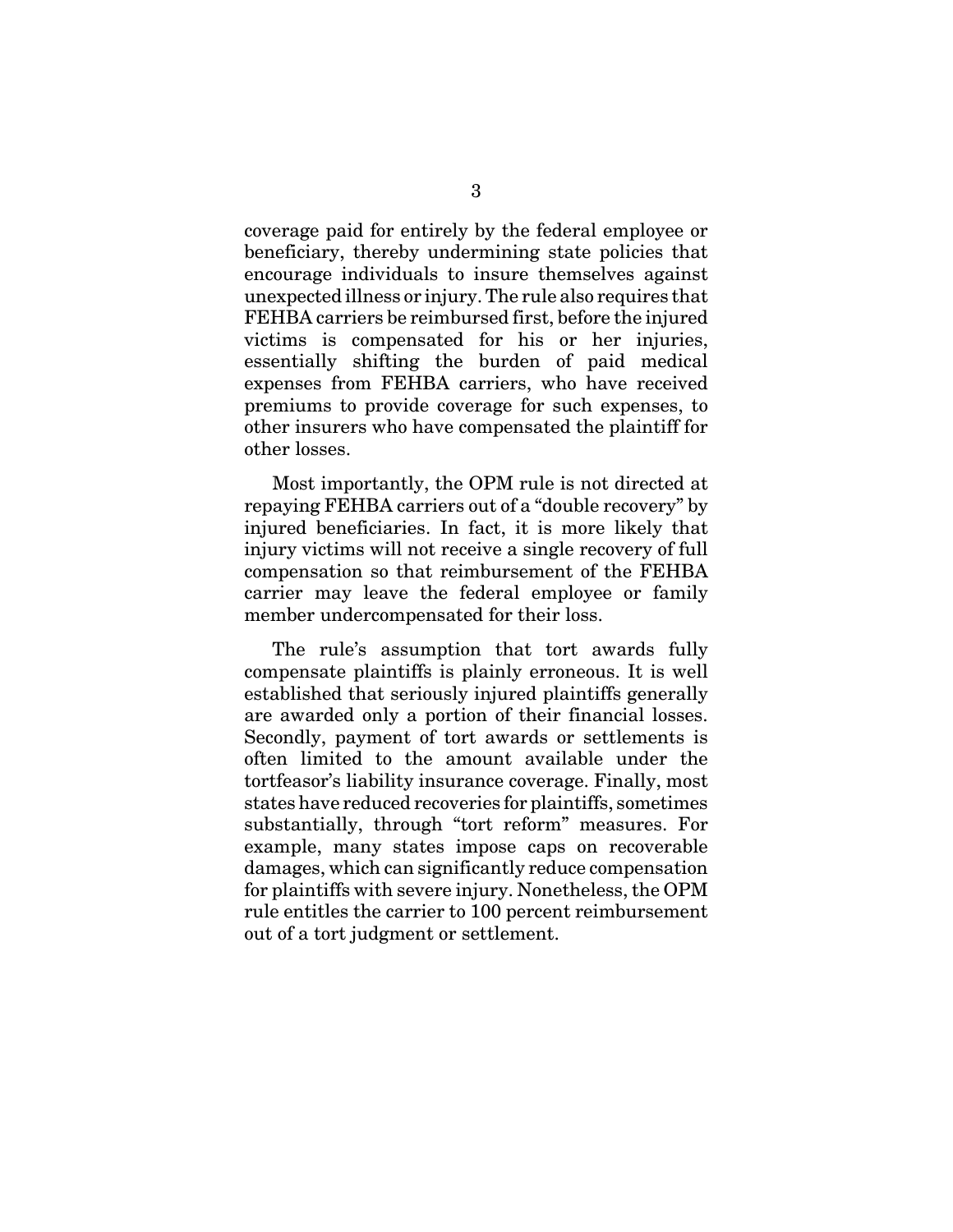Many states have also eliminated or modified the doctrine of joint and several liability. As a result, plaintiff's recovery will be reduced by the percentage of liability assigned to a joint tortfeasor who is immune from suit, insolvent, or otherwise unavailable to respond for their share of damages. Yet the OPM rule requires 100 percent reimbursement for the FEHBA carrier.

Most states have also abolished or restricted the collateral source rule, under which the tortfeasor was required to compensate the plaintiff for medical expenses due to wrongful injury, even though the plaintiff's health insurance paid those expenses. To eliminate the possibility of double recoveries, states have authorized the jury or trial judge to subtract the plaintiff's health insurance benefits from the tort award. By definition, those plaintiffs receive no more than a single recovery. It makes no economic sense to require reimbursement out of plaintiff's compensation for other harms, leaving the plaintiff worse off than if he or she had not sued at all.

States' efforts to protect their citizens from the harsh consequences of subrogation and reimbursement reflect individual state policy decisions. Some, like Missouri, prohibit subrogation in personal injury cases. Other states seek to mitigate the harsh impact of subrogation by adopting the made-whole doctrine or the common-fund rule. Congressional lawmakers are cognizant of these important state policies and would not have intended to undermine them by overriding state limitations on subrogation.

Congress also would not have intended to discourage victims of wrongful conduct from holding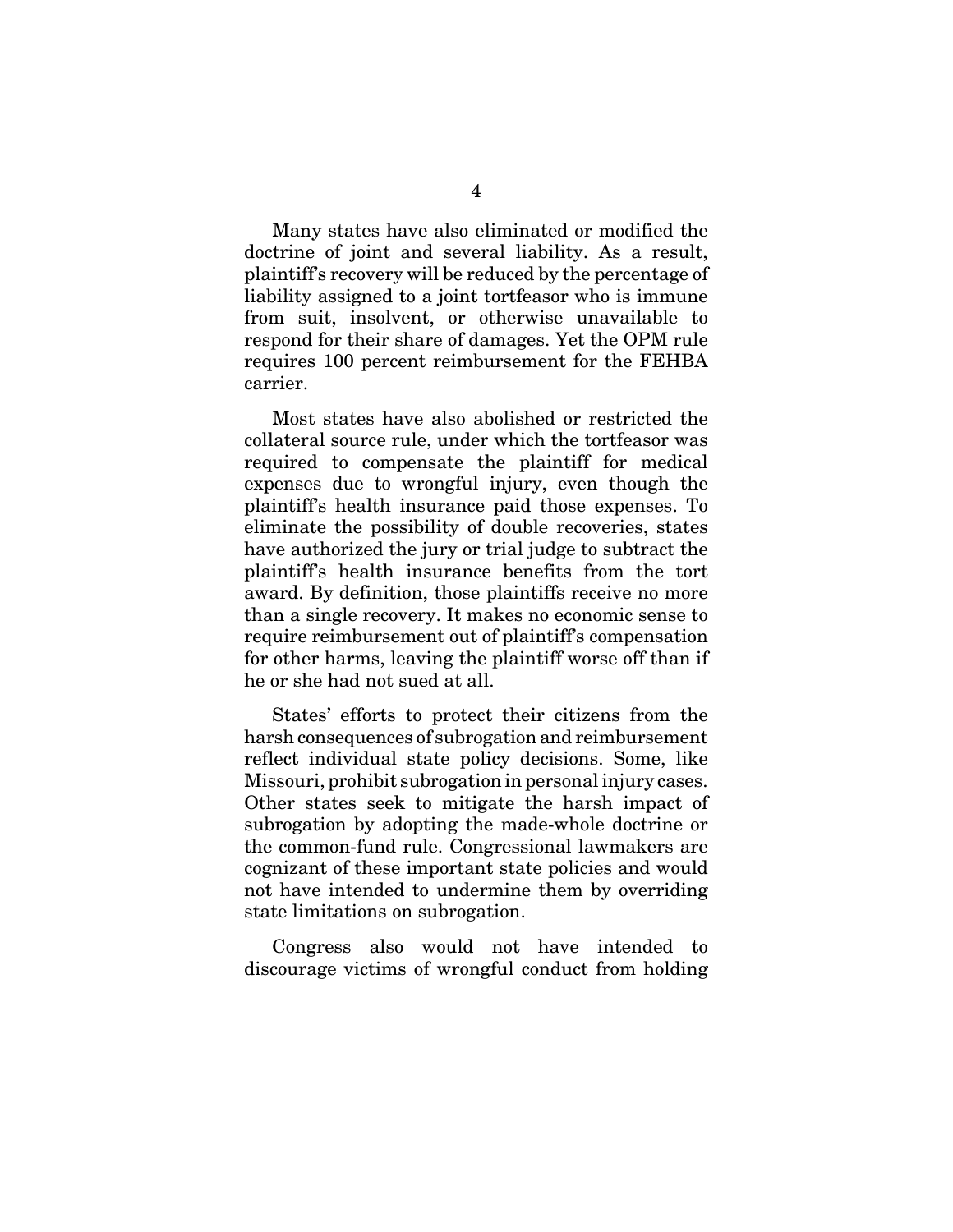tortfeasors accountable, thereby undermining a central objective of state tort law – deterrence of unreasonably dangerous behavior. The increase in accidental injury will necessarily increase the medical expenses paid out by FEHBA carriers.

3. Subrogation/reimbursement is not the effective or appropriate cost-containment measure that OPM suggests. First, although FEHBA carriers may have obtained \$126 million in subrogation recoveries, there is no showing that this sum was used to reduce the federal government's portion of the cost of the program or to reduce the premiums paid by enrollees. Community-rated carriers, such as the carrier in this case, are not required to remit any of their subrogation recoveries to the Treasury Fund which funds the program. The fact that recoveries may reduce a carrier's costs does not translate into a direct causal connection with lower premiums. In the private sector, health insurers generally do not take the speculative possibility of future subrogation into account when setting rates.

Experience-rated carriers are required to place such recoveries into the Treasury Fund, net of expenses incurred to obtain those recoveries. Those expenses, such as the percentage of recoveries turned over to third-party collection services, can be substantial. The claim that subrogation saves significant amounts for the federal government and enrollees should not be credited in the absence of quantification. In any event, even if the entire \$126 million recovery were devoted to reducing premiums, the savings would be vanishingly small.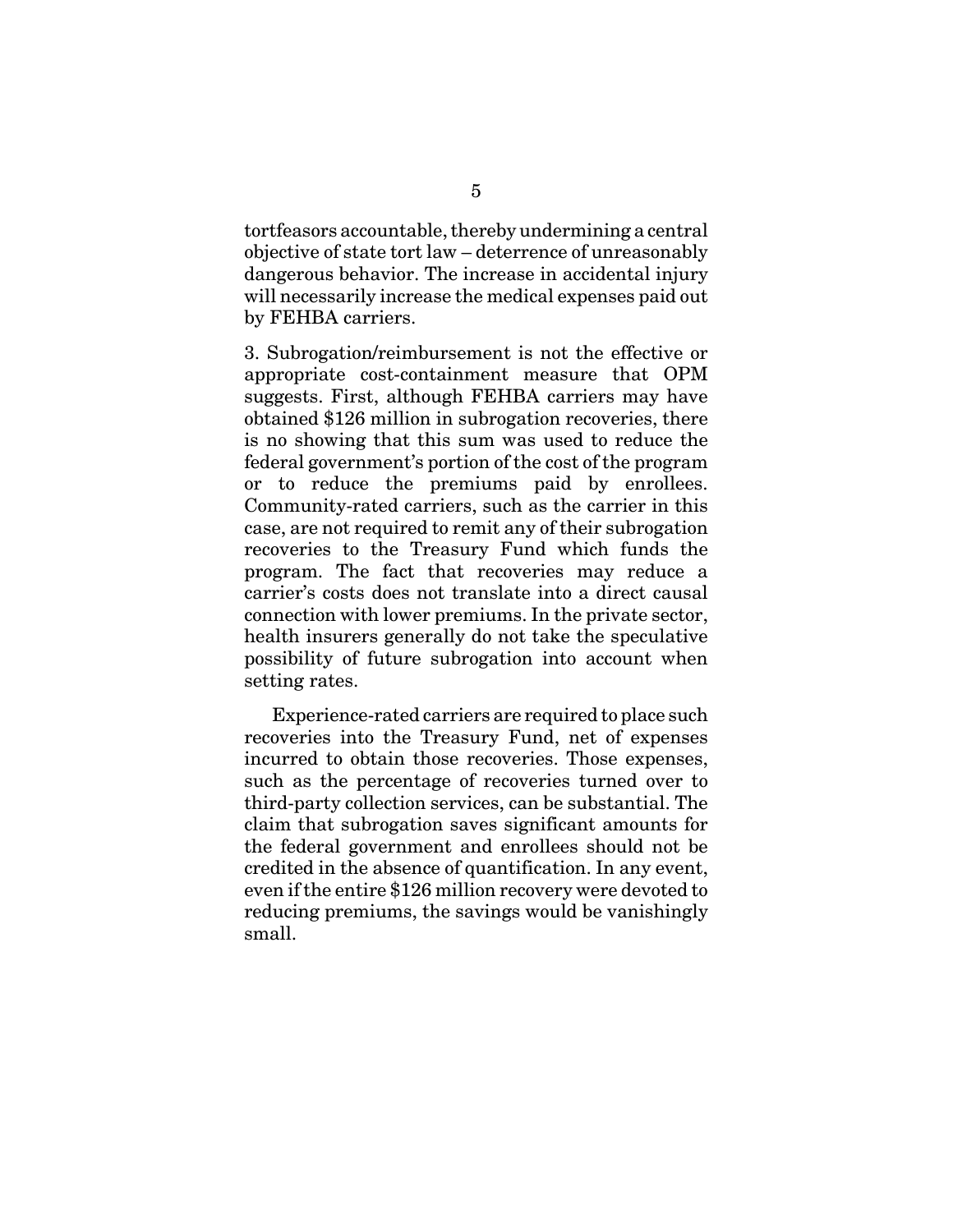More fundamentally, this justification for subrogation is inconsistent with Congress's intent in establishing the health insurance program for federal employees. It is true that the intent of Congress is the touchstone in ascertaining the scope of federal preemption. But the Court does not look to the express preemption provision in isolation. Rather, the Court looks to the purpose of the statute as a whole and the way Congress intended the statute to operate.

Congress enacted the FEHBA to provide federal government employees with protection against the financial burden of high medical costs through a program of insurance paid for by the federal government and federal workers. Insurance provides such protection by allowing a large pool of individuals who have not yet suffered loss to pay a relatively modest premium so that the few individuals among them who do suffer loss can be provided with compensation. The OPM rule operates on the opposite premise. It takes away compensation from those individuals who have suffered loss in order to provide a very small financial benefit to the pool of uninjured individuals. This was not the purpose of Congress in establishing an insurance program for federal employees. This is insurance running in reverse.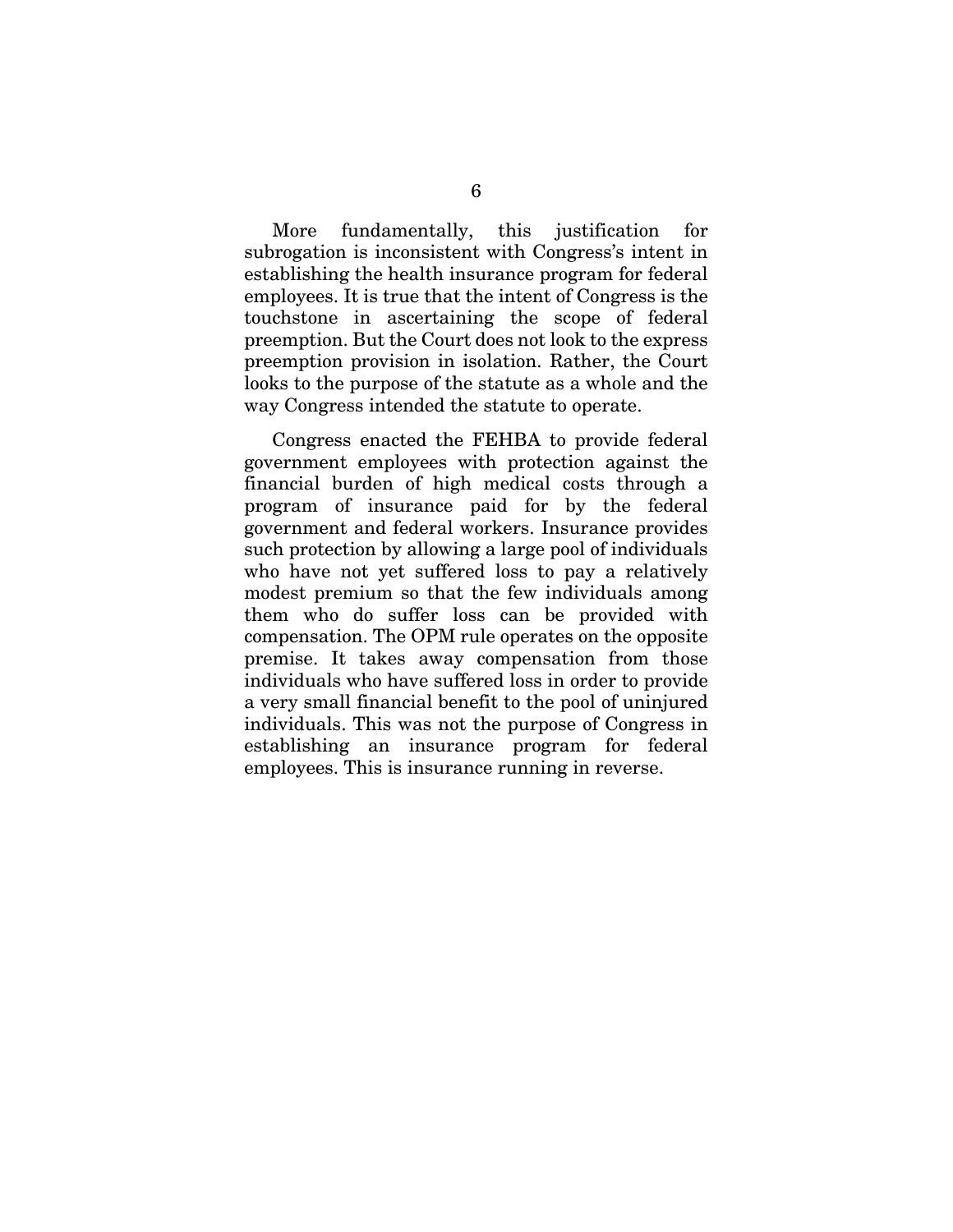#### **ARGUMENT**

# **I. THE PRESUMPTION AGAINST PREEMPTION COUNSELS THE COURT TO READ EXPRESS PREEMPTION STATUTES NARROWLY AND ACCEPT THE READING THAT DISFAVORS PREEMPTION.**

One of the "cornerstones of [this Court's] preemption jurisprudence" is the guiding principle that "[i]n *all* pre-emption cases, and particularly in those in which Congress has 'legislated in a field which the States have traditionally occupied, we start with the assumption that the historic police powers of the States were not to be superseded by the Federal Act unless that was the clear and manifest purpose of Congress.'" *Wyeth v. Levine*, 555 U.S. 555, 565 (2009) (emphasis added), quoting *Medtronic, Inc. v. Lohr*, 518 U.S. 470, 485 (1996) (internal quotations and citations omitted).

The U.S. Chamber of Commerce as amicus urges this Court to upend this longstanding principle in express preemption cases, suggesting that this Court's reliance on the presumption "has waned in the express preemption context." Brief for the Chamber of Commerce of the United States of America ("Chamber Br.") 5, quoting *Altria Group, Inc. v. Good,* 555 U.S. 70, 99 (2008) (Thomas, J., dissenting). In the Chamber's view, "there is neither need nor basis for a presumption against preemption when interpreting statutes that expressly reflect a Congressional judgment to preempt state law." *Id*. *See also* Brief for Petitioner ("Pet. Br.") 36 ("The presumption against preemption is irrelevant because Section  $8902(m)(1)$  is an express preemption provision.").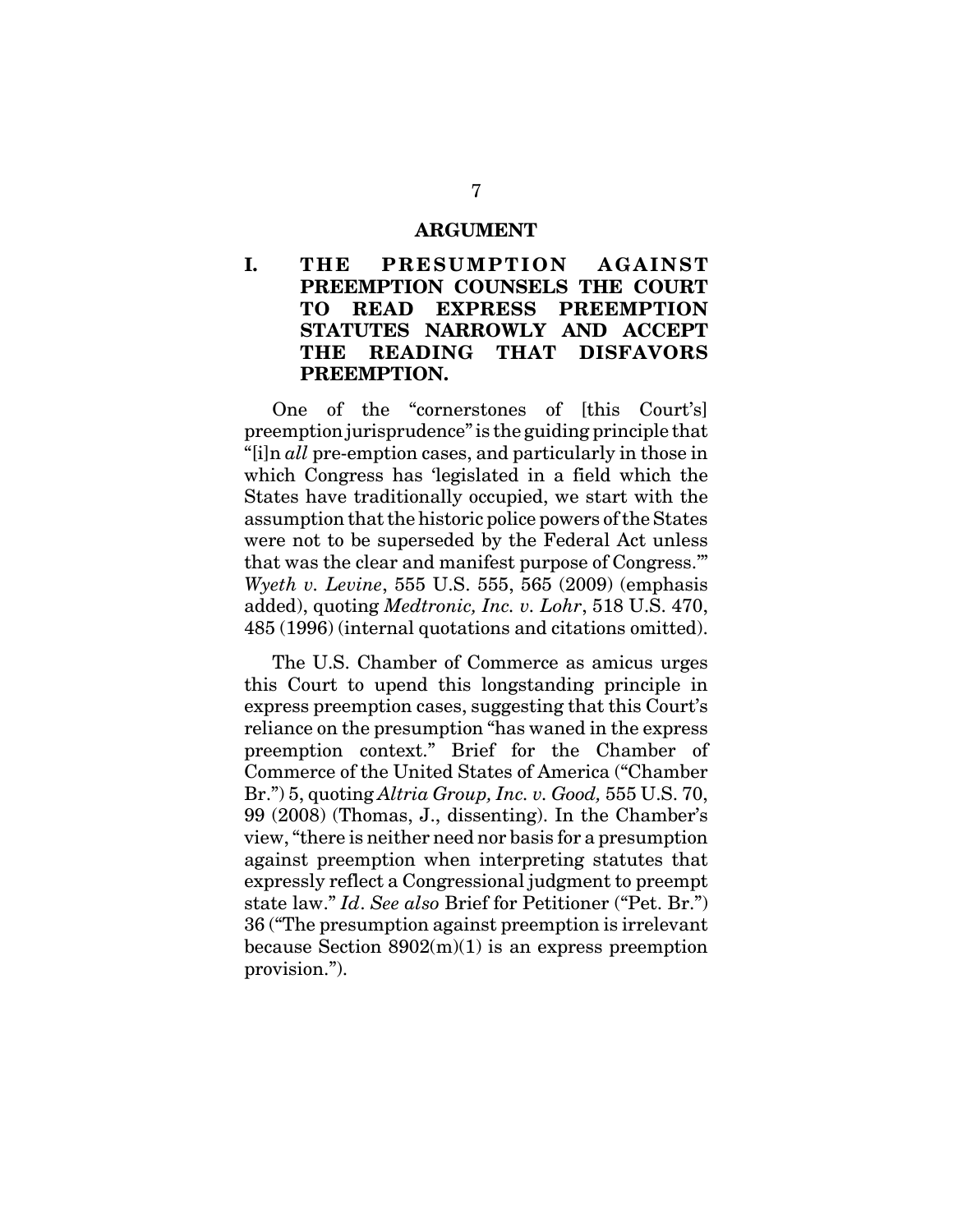This Court has already rejected the Chamber's argument.

Although dissenting Justices have argued that this assumption should apply only to the question whether Congress intended any preemption at all, as opposed to questions concerning the scope of its intended invalidation of state law, we used a "presumption against the pre-emption of state police power regulations" to support a narrow interpretation of such an express command in *Cipollone* [*v. Liggett Group, Inc*., 505 U.S. 504, 518 (1992)].

*Medtronic,* 518 U.S. at 485 (internal citation omitted). This Court has consistently instructed that the presumption applies "[w]hen addressing questions of *express* or implied preemption." *Altria Group*, 555 U.S. at 77 (emphasis added).

Although the burdens may differ, the question facing a court when a defendant raises express preemption as a defense to enforcement of state law is not different in kind from an implied preemption defense. In either case, the court must determine whether the particular federal statute supersedes a particular state law. Congress may have expressed its intent to supersede state law to some extent, but whether the state law at issue falls within the scope of that preemption is often unclear. As this Court has explained, when "presented with the task of interpreting a statutory provision that expressly preempts state law" the Court "need not go beyond that language to determine whether Congress intended . . . to pre-empt at least some state law," but "must nonetheless 'identify the domain expressly pre-empted"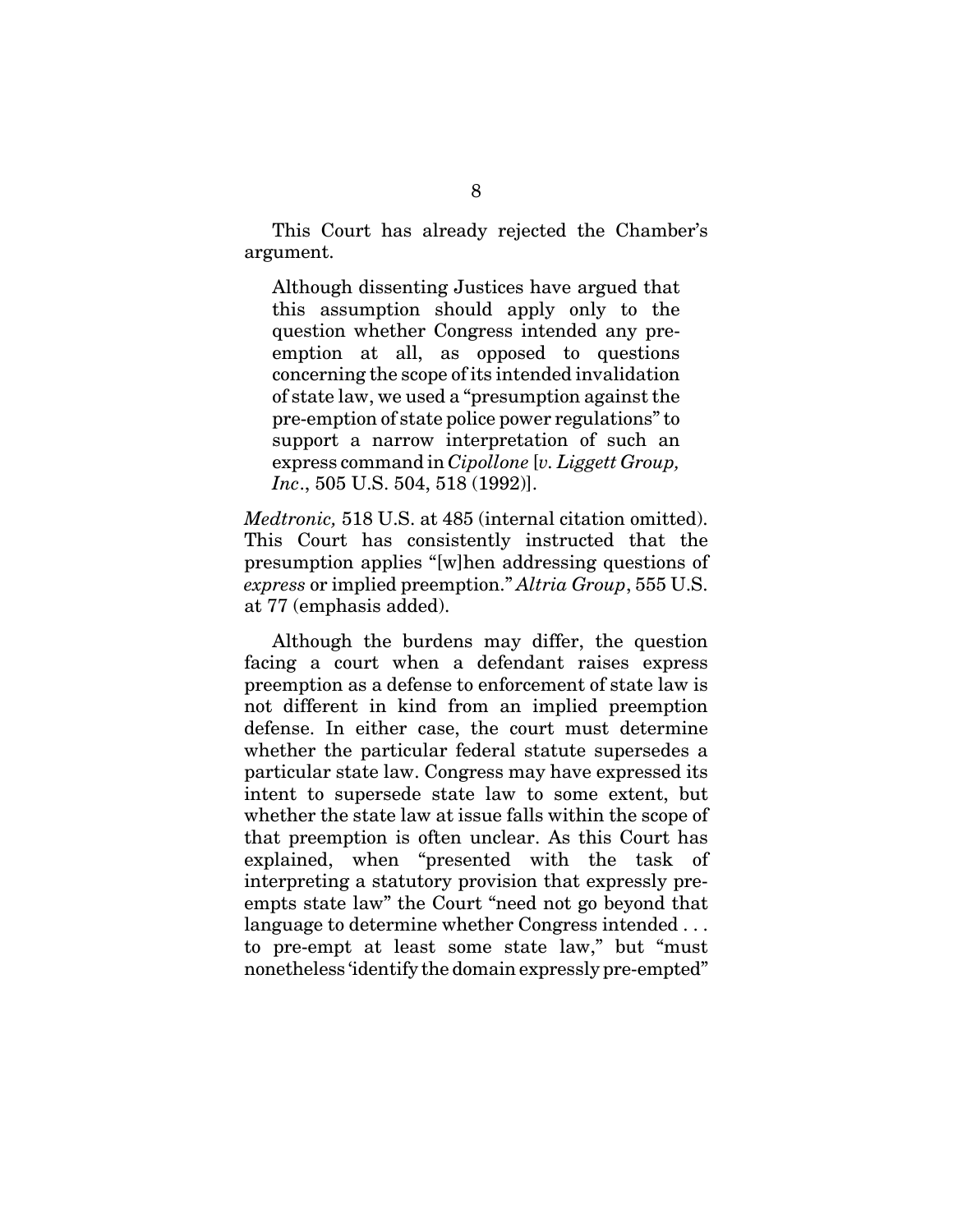by that language,'" *Medtronic,* 518 U.S. at 484, quoting *Cipollone,* 505 U.S. at 517. *See also Altria Group.,* 555 U.S. at 76 (Even where Congress has expressly preempted some state law, "the question of the substance and scope of Congress' displacement of state law still remains.").

Thus, where the text of the statute clearly and unambiguously shows that Congress intended to preempt the state law at issue, "the courts' task is an easy one." *English v. General Elec. Co.,* 496 U.S. 72, 79 (U.S. 1990). The presumption cannot save an unambiguous expression of Congress' intent. But "when the text of a pre-emption clause is susceptible of more than one plausible reading, courts ordinarily 'accept the reading that disfavors pre-emption."' *Altria Group,* 555 U.S. at 77 (2008), quoting *Bates v. Dow Agrosciences LLC,* 544 U.S. 431, 449 (2005).

This Court has consistently applied this principle in express preemption cases. In addition to *Altria Group*, *Bates*, *Medtronic,* and *Cipollone*, *supra*, *see Riegel v. Medtronic, Inc.,* 552 U.S. 312, 334 (2008); *Lorillard Tobacco Co. v. Reilly*, 553 U.S. 525, 54 (2001); *New York Conference of Blue Cross v. Travelers Insurance*, 514 U.S. 645 (1995); and *CSX Transp., Inc. v. Easterwood,* 507 U.S. 658, 668 (1993). *See also CTS Corp. v. Waldburger*, 134 S. Ct. 2175, 2188 (2014) (Kennedy, J., concurring) (terming the principle of accepting the reading of an express provision that disfavors preemption one of this Court's "wellestablished presumptions about the nature of preemption").

The Chamber, however, contends that this Court discarded the presumption in practice in several recent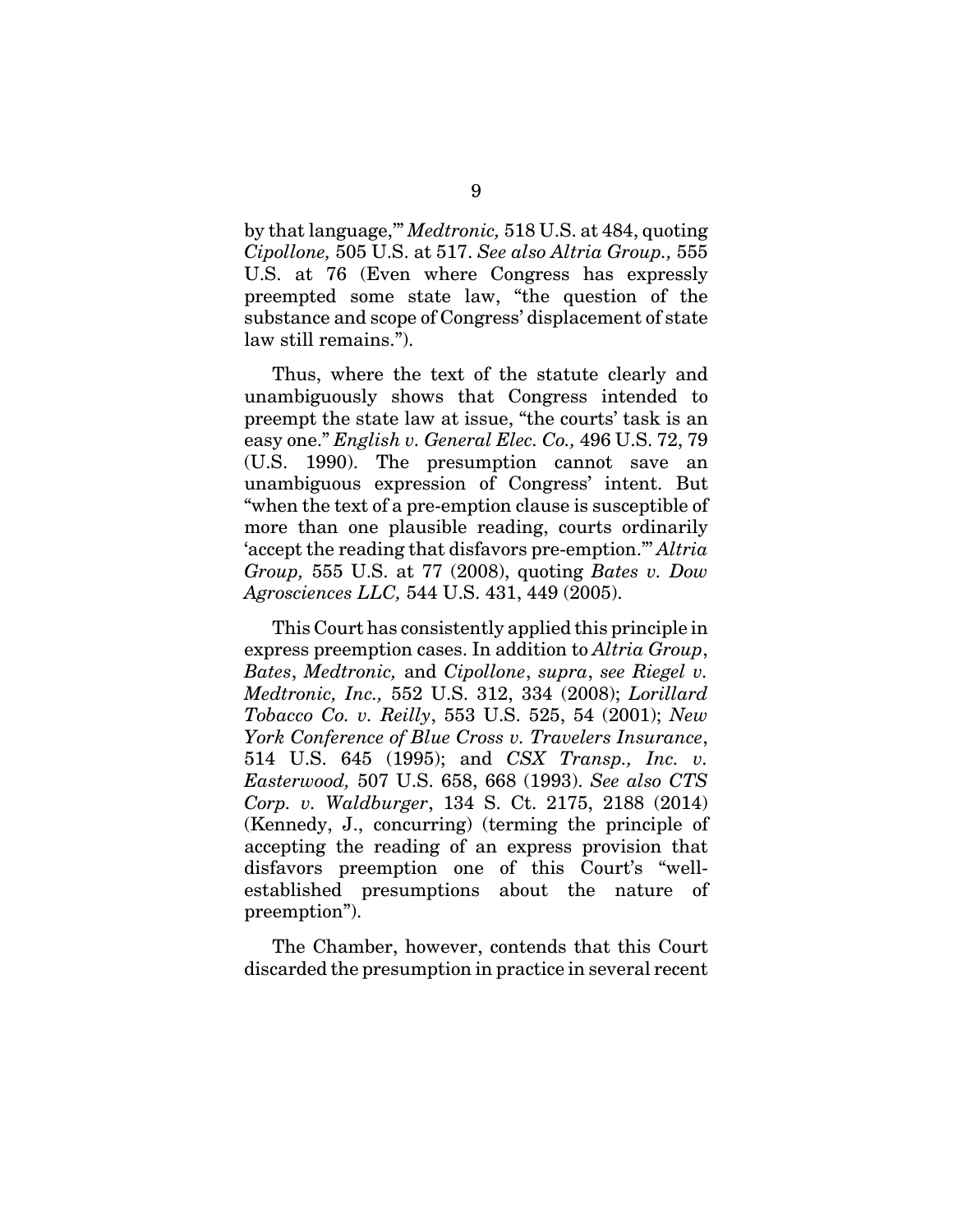cases. Chamber Br. 6-8. To the contrary, the Court in those cases adhered to its cornerstone preemption principle that where the statutory text is ambiguous and susceptible of more than one plausible reading, the presumption favors the non-preemptive interpretation. For example, in *Riegel v. Medtronic, Inc*., 552 U.S. 312 (2008), the Court found it unnecessary to rely on the presumption "because we think the statute itself speaks clearly to the point." *Id*. at 326. Similarly in *Bruesewitz v. Wyeth LLC,* 562 U.S. 223 (2011), Wyeth relied on the express preemption provision in the National Childhood Vaccine Injury Act. Although the majority and the dissent disagreed over the meaning of the statutory text, neither suggested that the text was ambiguous. The majority stated that because "our interpretation of [the express preemption provision] is the only interpretation supported by the text and structure of the NCVIA," there was no need to rely on the presumption for statutory interpretation. *Id*. at 240.

Nor does *PLIVA, Inc. v. Mensing*, 564 U.S. 604 (2011), support the Chamber's contention. The Court there held that plaintiff's state law cause of action against the manufacturer of a generic drug for failure to warn was preempted because if the manufacturers had altered the FDA-approved warnings, "they would have violated federal law." *Id*. at 618. *Mensing* was an instance of conflict preemption due to impossibility, and the Court had no occasion to rely on the presumption against express preemption.

The Chamber also looks to *Gobeille v. Liberty Mut. Ins. Co.*, 136 S. Ct. 936 (2016), which involved a Vermont law requiring ERISA health plans to submit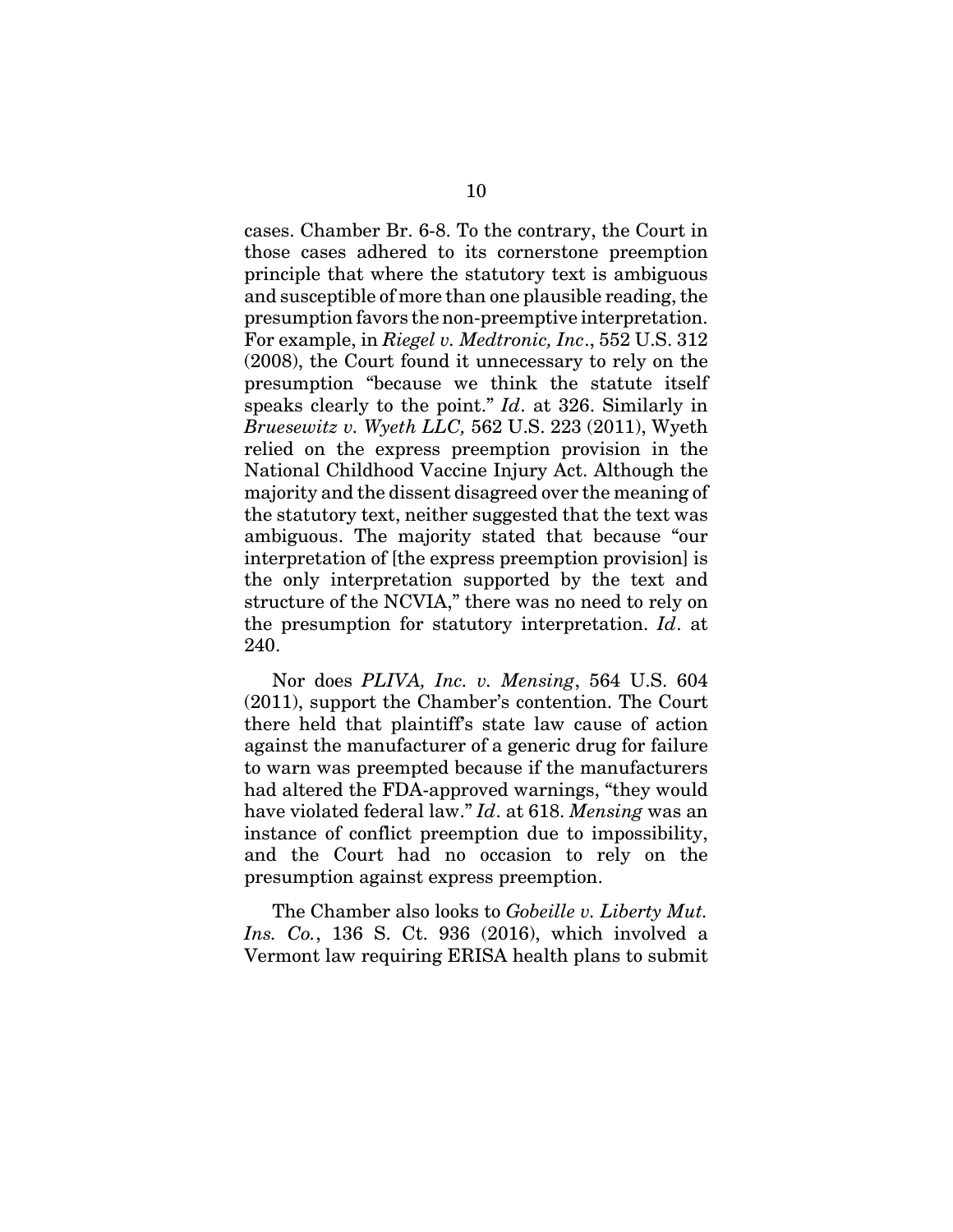detailed reports concerning enrollees and claims to a state agency. Although Justice Kennedy discussed the presumption against preemption, he did not focus on ambiguity in the statutory text. Rather, the Court held that the Vermont law was preempted by ERISA because it constituted "direct regulation of a fundamental ERISA function." *Id*. at 946.

Finally, in *Puerto Rico v. Franklin California Tax-Free Trust*, 136 S. Ct. 1938 (2016), the issue was whether Puerto Rico is a "State" for purposes of the preemption provision in the federal Bankruptcy Code. This Court found it unnecessary to "invoke any presumption against preemption" because "the statute's language is plain." *Id*. at 1946.

In this case, the preemption provision in the Federal Employee Health Benefit Act ["FEHBA"] is far from plain. The provision states:

The terms of any contract under this chapter which relate to the nature, provision, or extent of coverage or benefits (including payments with respect to benefits) shall supersede and preempt any State or local law, or any regulation issued thereunder, which relates to health insurance or plans.

5 U.S.C. § 8902(m)(1).

This Court previously examined this provision and found it "a puzzling measure, open to more than one construction." *Empire HealthChoice Assurance, Inc. v. McVeigh*, 547 U.S. 677, 697 (2006). However, the Court determined that to decide that case, "we need not choose between those plausible constructions." *Id*. at 698. The Missouri Supreme Court in this case was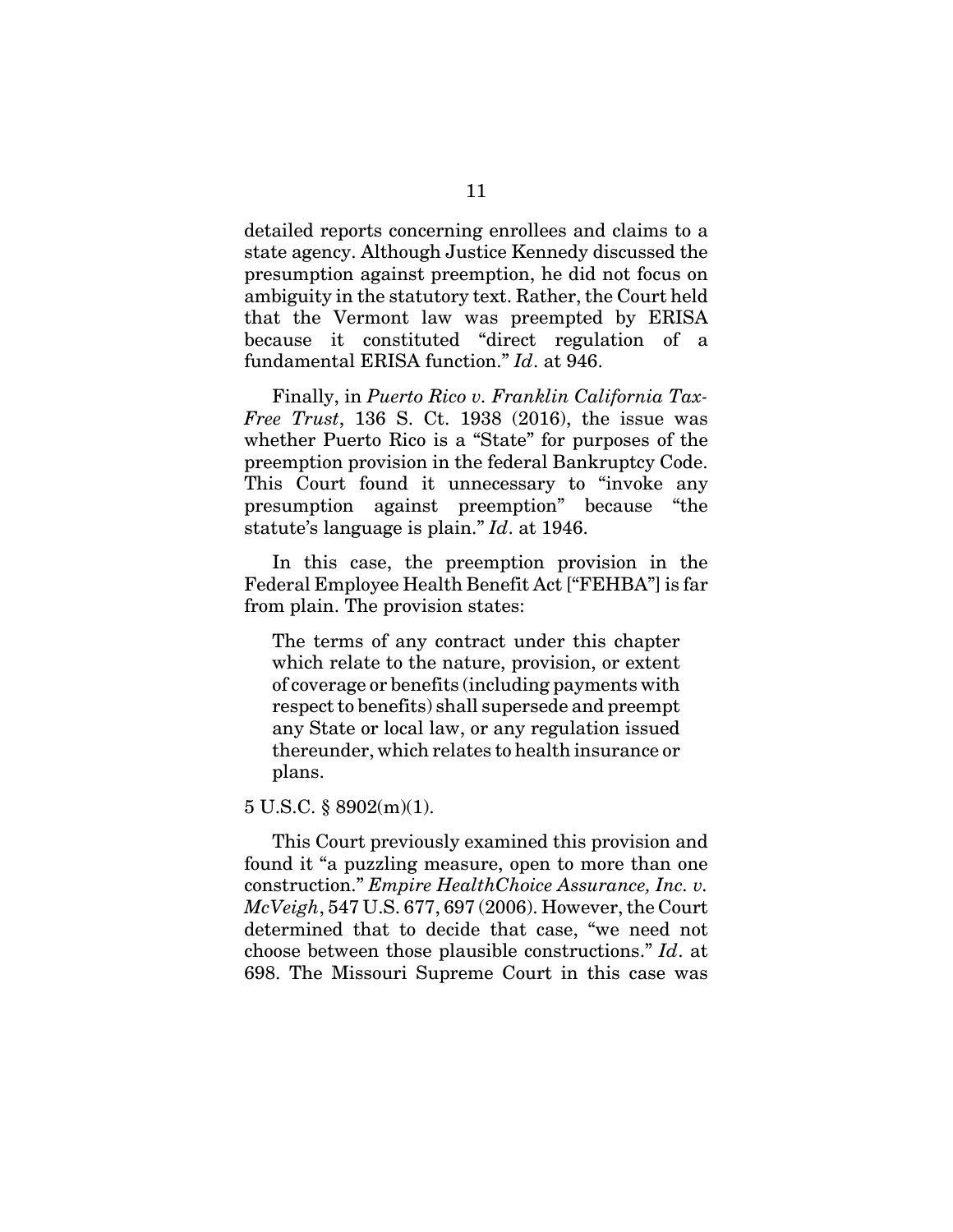required to make that choice, and properly accepted the reading that disfavors preemption. *Nevils v. Group Health Plan, Inc.*, 418 S.W.3d 451, 455 (Mo. 2014) (en banc). That interpretation faithfully followed this Court's cornerstone preemption principle.

- **II. THE OPM RULE DISTURBS THE ALLOCATION OF TORT LIABILITY IN AN AREA TRADITIONALLY OCCUPIED BY THE STATES AND UPSETS THE STATES' BALANCE OF COMPETING POLICIES AND INTERESTS.**
	- **A. Preempting State Law Only Where Congress Has Unambiguously Stated Its Intent To Do So Safeguards the Role of the States In the Federalist System.**

The presumption against preemption is not merely a rule of statutory construction, but a principle "consistent with both federalism concerns and the historic primacy of state regulation of matters of health and safety." *CTS Corp.,* 134 S. Ct. at 2189 ( Kennedy, J. concurring), quoting *Medtronic,* 518 U.S. at 485.

This principle "has two dimensions: Courts must be careful not to give an unduly broad interpretation to ambiguous or imprecise language Congress uses. And they must confine their opinions to avoid overextending a federal statute's pre-emptive reach." *Arizona v. Inter Tribal Council of Arizona, Inc.*, 133 S. Ct. 2247, 2261 (2013) (Kennedy, J., concurring). Error on either front "may put at risk the validity and effectiveness of laws that Congress did not intend to disturb and that a State has deemed important to its scheme of governance." *Id*.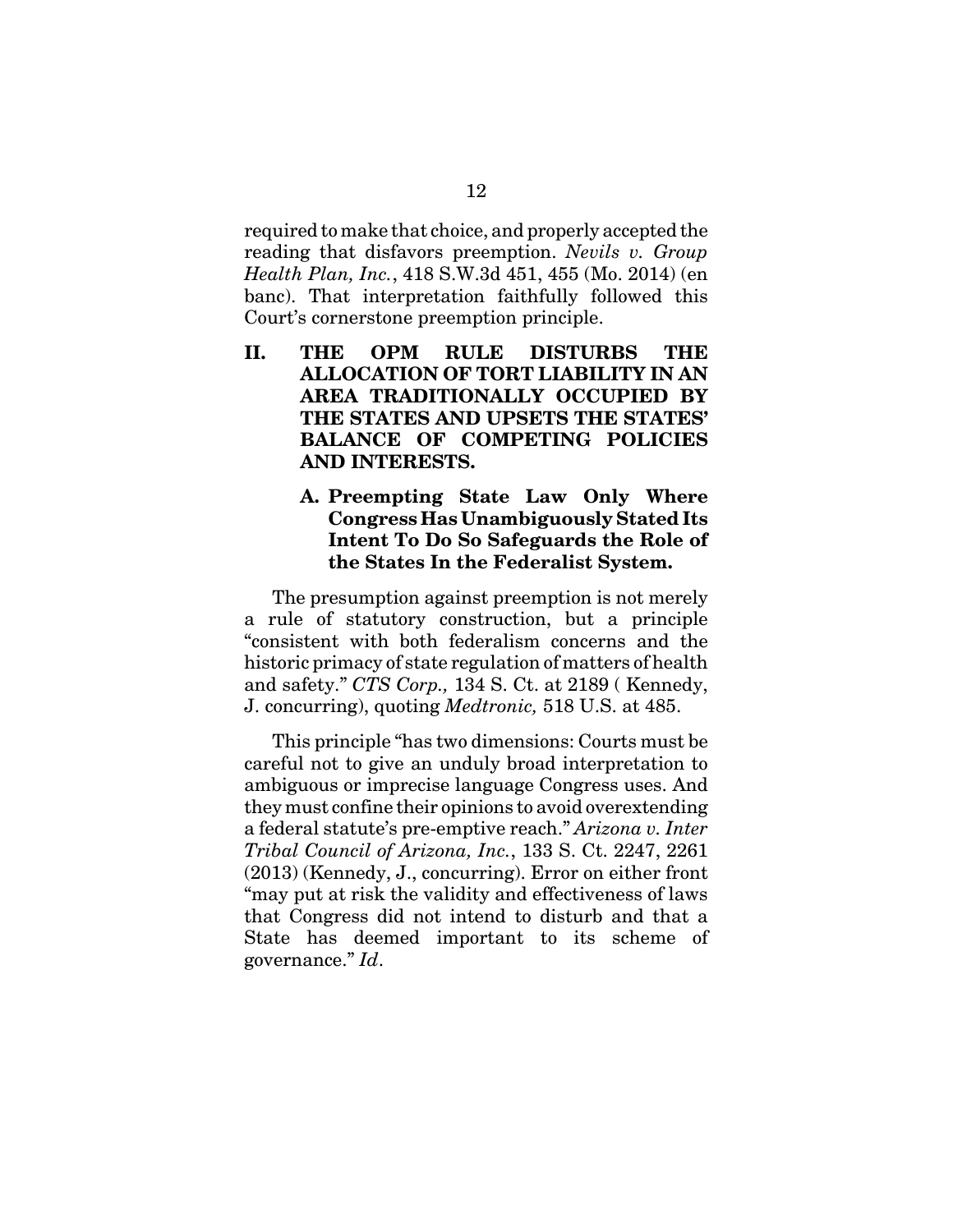For this reason, "the assumption 'that the historic police powers of the States [are] not to be superseded by the Federal Act unless that was the clear and manifest purpose of Congress' applies with particular force when Congress has legislated in a field traditionally occupied by the States." *Altria Group,* 555 U.S. at 77, quoting *Rice v. Santa Fe Elevator Corp*., 331 U.S. 218, 230 (1947). In this way, the presumption in favor of non-preemption "provides assurance that the federal-state balance . . . will not be disturbed unintentionally by Congress or unnecessarily by the courts." *Jones v. Rath Packing Co*., 430 U.S. 519, 525 (1977). *See also CSX Transp., Inc. v. Easterwood*, 507 U.S. 658, 664 (1993) (The presumption against preemption preserves healthy federalism by "avoiding unintended encroachment on the authority of the States.").

Requiring Congress to make the scope of preemption clear and unambiguous is the natural corollary to this Court's rejection of judicially managed protection of the integrity of the states in the federalist system. In *Garcia v. San Antonio Metro. Transit Auth.*, 469 U.S. 528 (1985), this Court held that the role of the sovereign states is instead "more properly protected by the procedural safeguards inherent in the structure of the federal system," that is, by the representation of their interests by elected members of Congress when crafting federal statutes. *Id*. at 551-52. If it is the responsibility of Congress to avoid undue federal interference with the states' protection of the health and wellbeing of their citizens, then it is incumbent upon the courts to insist that Congress speak plainly when it legislates in that area. As Justice O'Connor observed,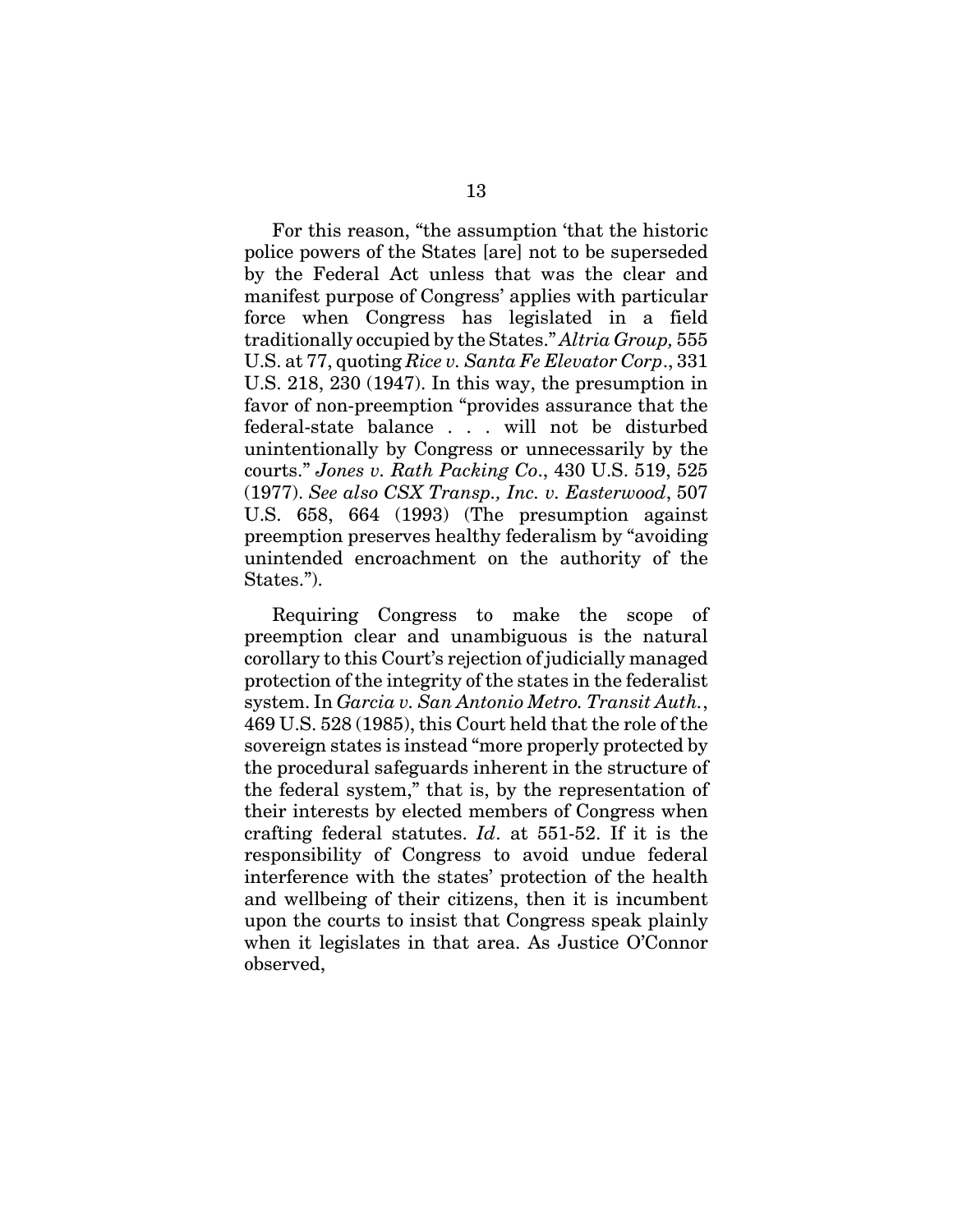[I]nasmuch as this Court in *Garcia* has left primarily to the political process the protection of states against intrusive exercises of Congress's Commerce Clause powers, *we must be absolutely certain that Congress intended such an exercise*. "To give the state-displacing weight of federal law to mere congressional ambiguity would evade the very procedure for lawmaking on which *Garcia* relied to protect states' interests."

*Gregory v. Ashcroft*, 501 U.S. 452, 464 (1992), quoting Lawrence Tribe, American Constitutional Law § 6-25, at 480 (2d ed. 1988) (emphasis added). *See also United States v. Bass*, 404 U.S. 336, 349 (1971) ("[U]nless Congress conveys its purpose clearly, it will not be deemed to have significantly changed the federal-state balance.").

The Chamber does not entirely disagree. It acknowledges that the rationale for the presumption against preemption is respect for the principles federalism and for state sovereignty. Chamber Br. 12. The Chamber insists, however, that "the forum for addressing federalism questions is the Capitol, not the courthouse." *Id*. As this Court made clear in *Gregory v. Ashcroft*, if Congress is to strike the proper balance between federal government and the states, courts must require that Congress speak plainly and unambiguously when it exercises its preemptive authority.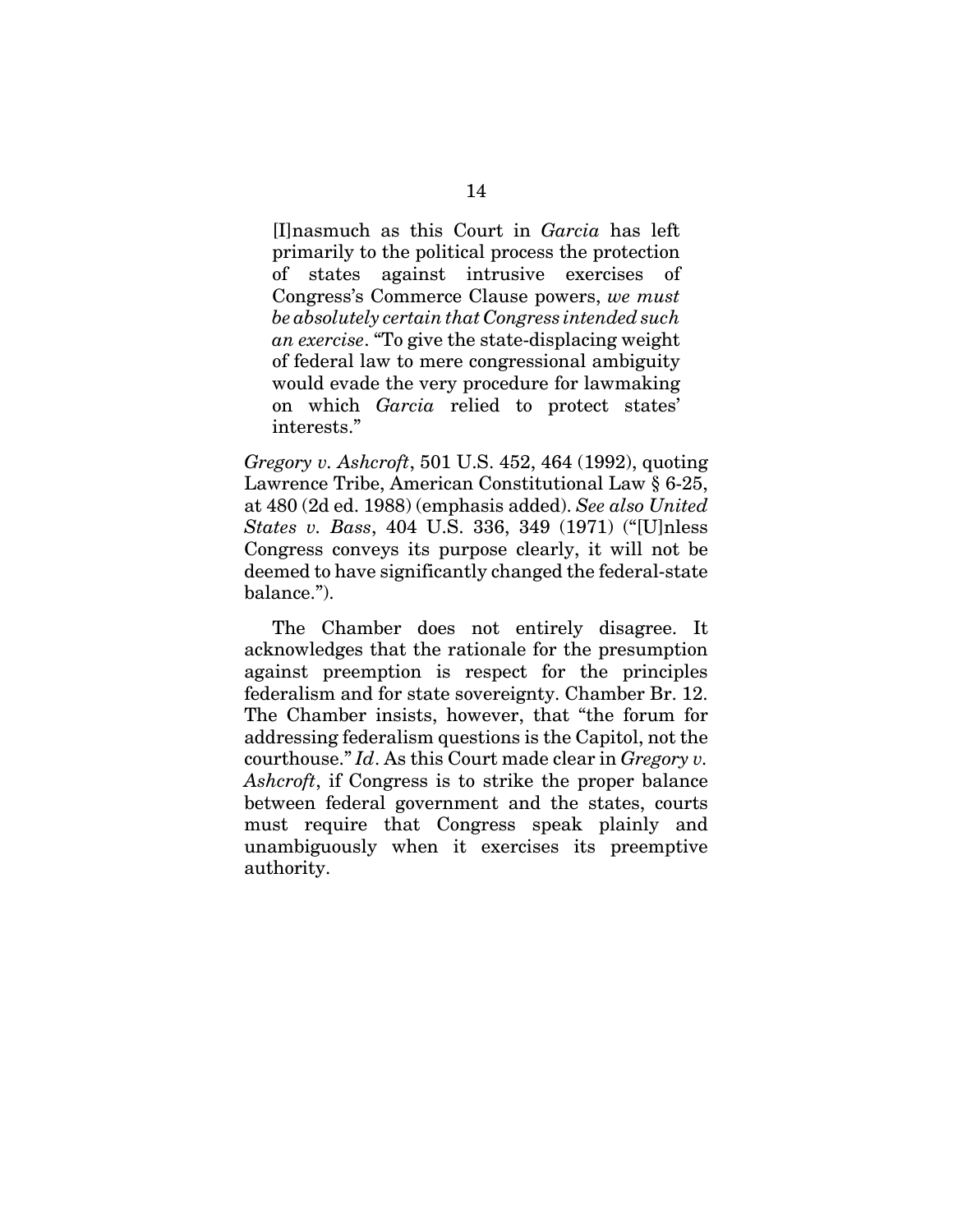# **B. The OPM Rule Interferes with the Balancing of Policies and Interests Reflected in State Tort Law.**

*1. The compensation of wrongfully injured individuals is an area traditionally occupied by the states.*

The United States, while conceding that there is a strong presumption against preemption when Congress legislates in an area traditionally occupied by the states, argues this is not such a case. Rather, "this dispute concerns benefits from a federal health insurance plan for federal employees that arise from a federal law." Brief for the United States ("U.S. Br.") 26. In the Solicitor General's view, "there is hardly an area in which a state would have less of a legitimate interest than this employment relationship." *Id*. at 27, quoting *Helfrich v. Blue Cross & Blue Shield Ass'n*, 804 F.3d 1090, 1100 (10th Cir. 2015).

To the contrary, barring or limiting reimbursement of a private insurer out of damages awarded in a state tort suit hardly interferes with the federal employment relationship. But preempting such state law across the board does interfere with the complex balancing of competing policies and interests that each state undertakes in developing its law of torts. "Throughout our history," this Court has stated, "the several States have exercised their police powers to protect the health and safety of their citizens." *Medtronic,* 518 U.S. at 475. "In our federal system, there is no question that States possess the 'traditional authority to provide tort remedies to their citizens' as they see fit." *Wos v. E.M.A.,* 133 S. Ct. 1391, 1400 (2013), quoting *Silkwood v. Kerr–McGee Corp.,* 464 U.S. 238, 248 (1984). Hence,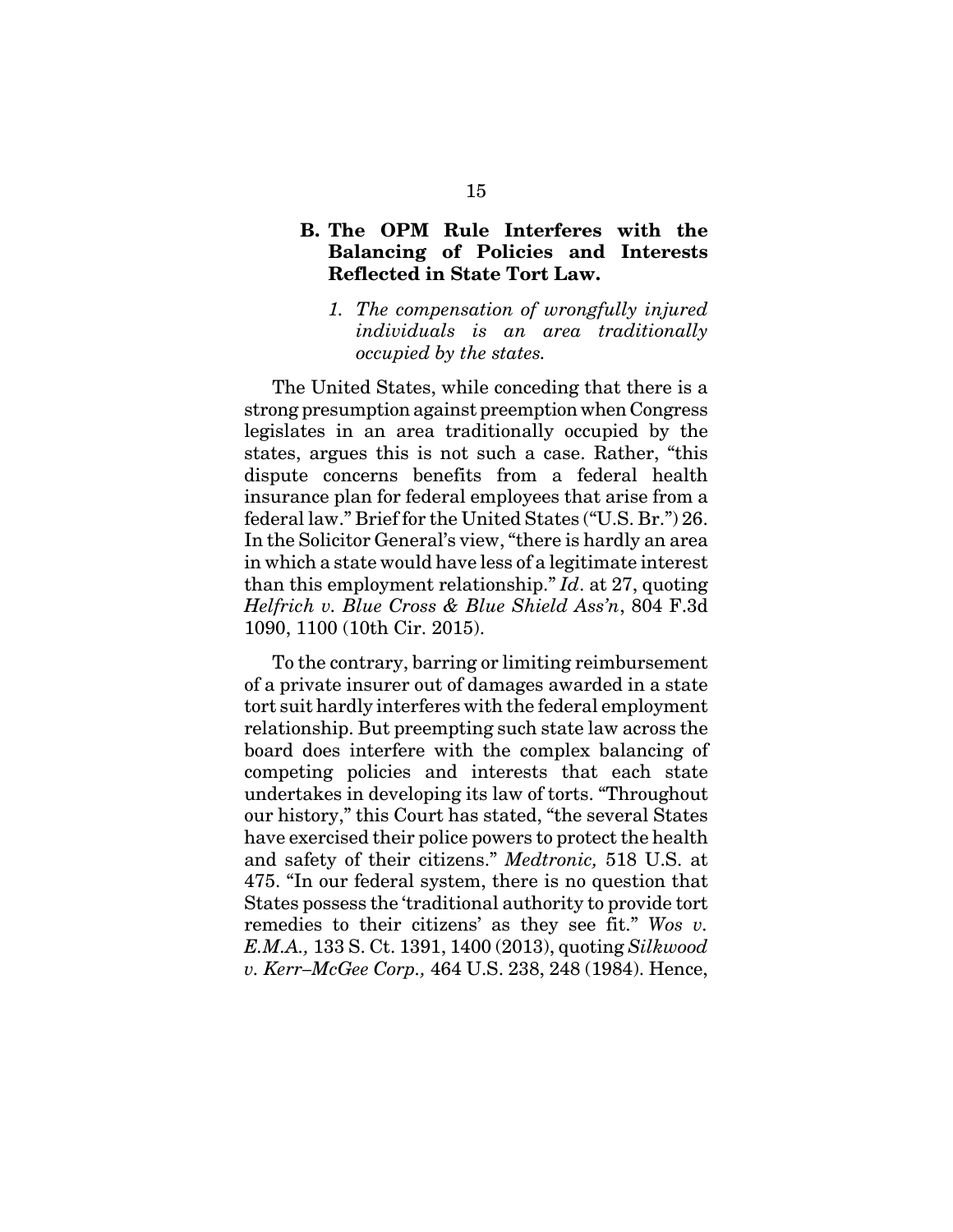federal law must take into account the "legitimate and substantial interest of the State in protecting its citizens" through tort liability. *Farmer v. United Bhd. of Carpenters & Joiners of America*, 430 U.S. 290, 304 (1977).

# *2. The OPM rule undermines the states' interest in encouraging individuals to insure against harm.*

The United States appears to argue that the OPM rule does not undermine the goal of state tort law in compensating victims of wrongful conduct. In the stated view of the Solicitor General, subrogation, which under the OPM contract encompasses reimbursement, U.S. Br. 4, "occurs when the insurer demands repayment from an insured who has recovered twice for the same injury, once from the insurer and again from a third party who caused the loss." *Id*. This is a fundamentally erroneous representation of both the OPM contract and state tort rules.

First, the OPM contract does not limit carriers to reimbursement from funds "from a third party who caused the loss." Indeed, OPM in response to carrier comments on the proposed rule, removed the limitation that reimbursement be obtained from funds paid by a "responsible third party." *See* Federal Employees Health Benefits Program; Subrogation and Reimbursement Recovery, 80 Fed. Reg. 29,203, 29,203 (May 21, 2015) ("*Final Rule*"). Instead, the final rule requires carriers to seek reimbursement not only from "payment from any party that may be liable" but also from "any applicable insurance policy, or a workers' compensation program or insurance policy." 5 C.F.R. § 890.101(a). *See also id.* at § 890.106(c) (providing that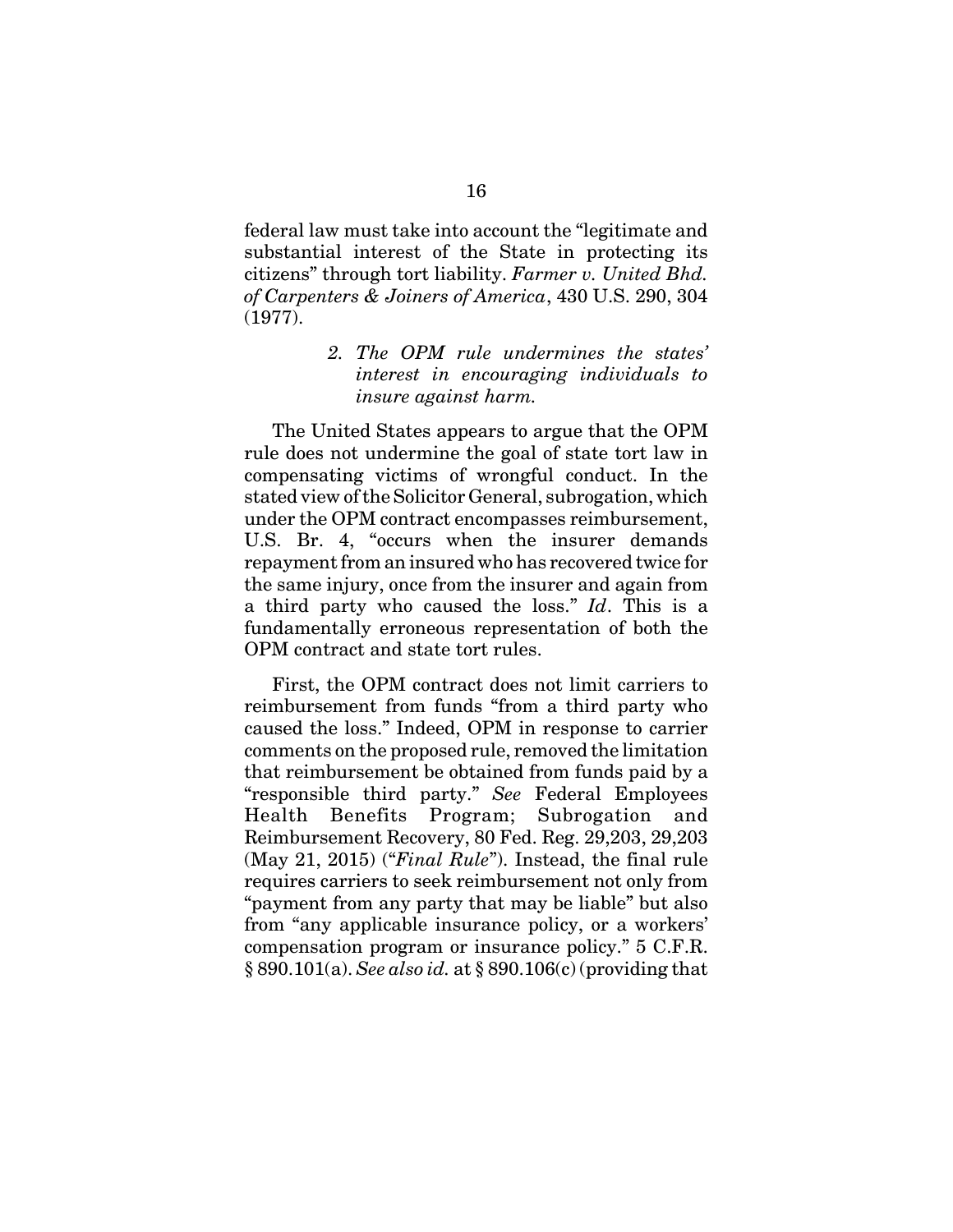contracts must provide that the carrier's right to subrogation or reimbursement arises when the covered individual "is entitled to receive compensation or recovery on the basis of the illness or injury," from any source, "including from insurers of individual (nongroup) policies of liability insurance that are issued to and in the name of the enrollee or a covered family member."). This change was specifically directed at allowing reimbursement from uninsured or underinsured motorist coverage paid for entirely by the injured individual. *Final Rule*, 80 Fed. Reg. at 29203. To the extent that the proceeds of plaintiff's own insurance coverage may be diverted to reimburse FEHBA carriers, the rule operates as a disincentive for individuals to insure themselves.

The rule also provides that the carrier may take its reimbursement from a judgment or settlement "first (before any of the rights of any other parties are effectuated) and is not impacted by how the judgment, settlement, or other recovery is characterized, designated, or apportioned. 5 C.F.R. § 890.106(c). In other words, the carrier is entitled to recoupment from the entire judgment or settlement before the plaintiff receives any compensation. Also, it may recoup paid medical expenses from those portions of plaintiff's tort award that were intended to compensate for pain and suffering, lost wages, or property damage. Essentially, the OPM rule shifts the cost of medical expenses paid by the FEHBA carrier to other insurers that did not cause the plaintiff's medical expense or to plaintiff's compensation for other, nonmedical losses.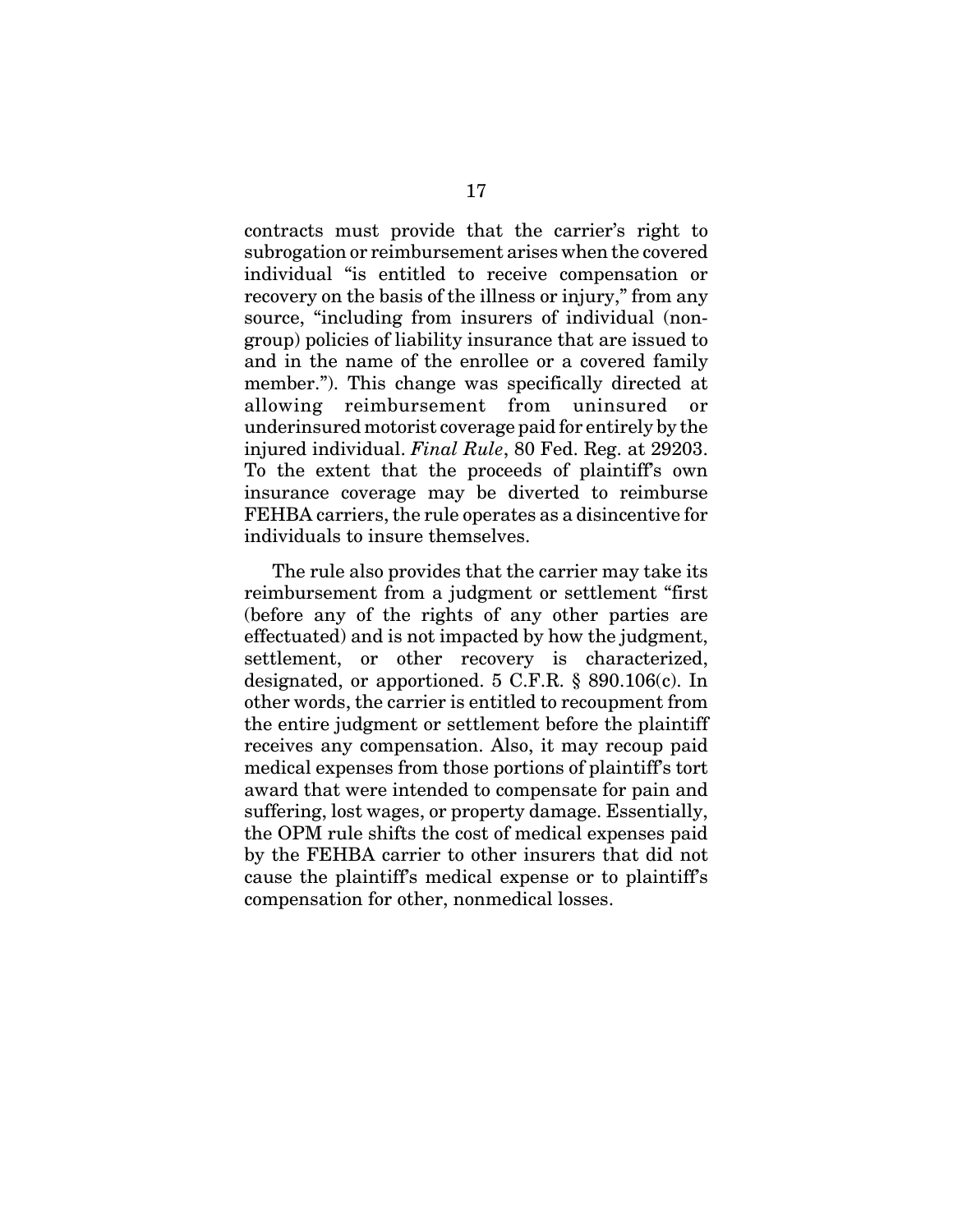## *3. The OPM rule is not addressed to the relatively rare occurrence of "double recovery."*

The claim that subrogation or reimbursement simply comes out of the pocket of "an insured who has recovered twice for the same injury," U.S. Br. 4, is a misrepresentation of the reality of state tort liability. Double-recovery is a rare occurrence. In fact, it is far more likely that a seriously injured plaintiff who prevails at trial will not receive even a single recovery for the full extent of his or her injuries.

First, "scholarly research documents that more seriously injured victims tend to recover only a part of their total financial losses, notwithstanding the supposed legal entitlement to full compensation." Kenneth S. Abraham, Robert L. Rabin, and Paul C. Weiler, *Enterprise Responsibility for Personal Injury: Further Reflections,* 30 San Diego L. Rev*.* 333, 340 (1993). In fact, the consistent "undercompensation [of personal injury plaintiffs] at the higher end is so well replicated that it qualifies as one of the major empirical phenomena of tort litigation." Michael J. Saks, *Do We Really Know Anything About the Behavior of the Tort Litigation System-And Why Not?* 140 U. Pa. L. Rev. 1147, 1218 (1992).

Second, whether the plaintiff has obtained a verdict or a settlement, he or she is often limited to the amount available from the defendant's liability insurer. Far from double recovery, a plaintiff must often settle for a fraction of a single recovery.

Finally, most states have enacted tort rules that limit compensation in order to serve other state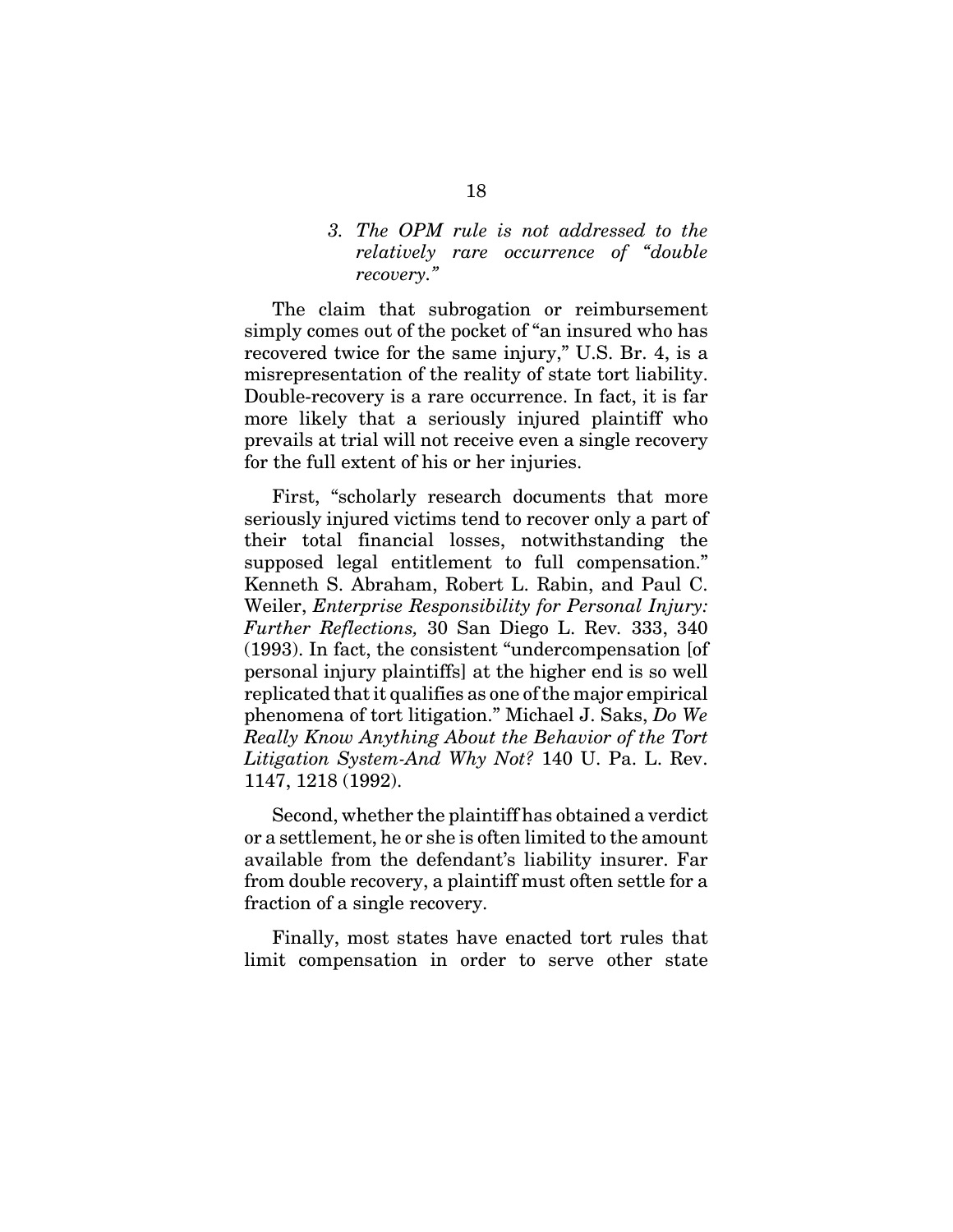objectives, such as mitigating a perceived liability insurance "crisis," or shielding a group that the state seeks to attract, such as physicians, from full liability for misconduct. *See generally*, Avraham Ronen, *Database of State Tort Reforms*, Northwestern L. & Econ. Res. Paper No. 06-08 (2014) (extensive state-bystate compilation of tort reform legislation enacted after 1980), available at http://ssrn.com/abstract= 902711. The effect of these "tort reform" measures is to reduce amount a plaintiff may recover, sometimes far below his or her actual damages.

For example, many states impose a ceiling on the amount of damages that may be awarded to a plaintiff in certain cases. *See* Ronen, *supra*, listing 34 states that limit recoverable damages, most commonly noneconomic damages in medical malpractice cases. These caps significantly reduce both verdicts and settlements. *See* David A. Hyman, Bernard Black, Charles Silver, William M. Sage, *Estimating the Effect of Damages Caps in Medical Malpractice Cases: Evidence from Texas*, 1 J. Legal Analysis 355, 405-06 (2009). In addition, they often disproportionately undercompensate those plaintiffs who can least afford it. *See* Robert S. Peck, *Violating the Inviolate: Caps on Damages and the Right to Trial by Jury*, 31 U. Dayton L. Rev. 307, 337-41 (2006). The OPM rule allows the FEHBA carrier to insist on reimbursement "first" from plaintiffs who have not received a double recovery, but who may have been significantly undercompensated for their actual losses.

Another frequent target of tort reform legislation is the doctrine of joint and several liability. At common law, where two or more persons are liable for a single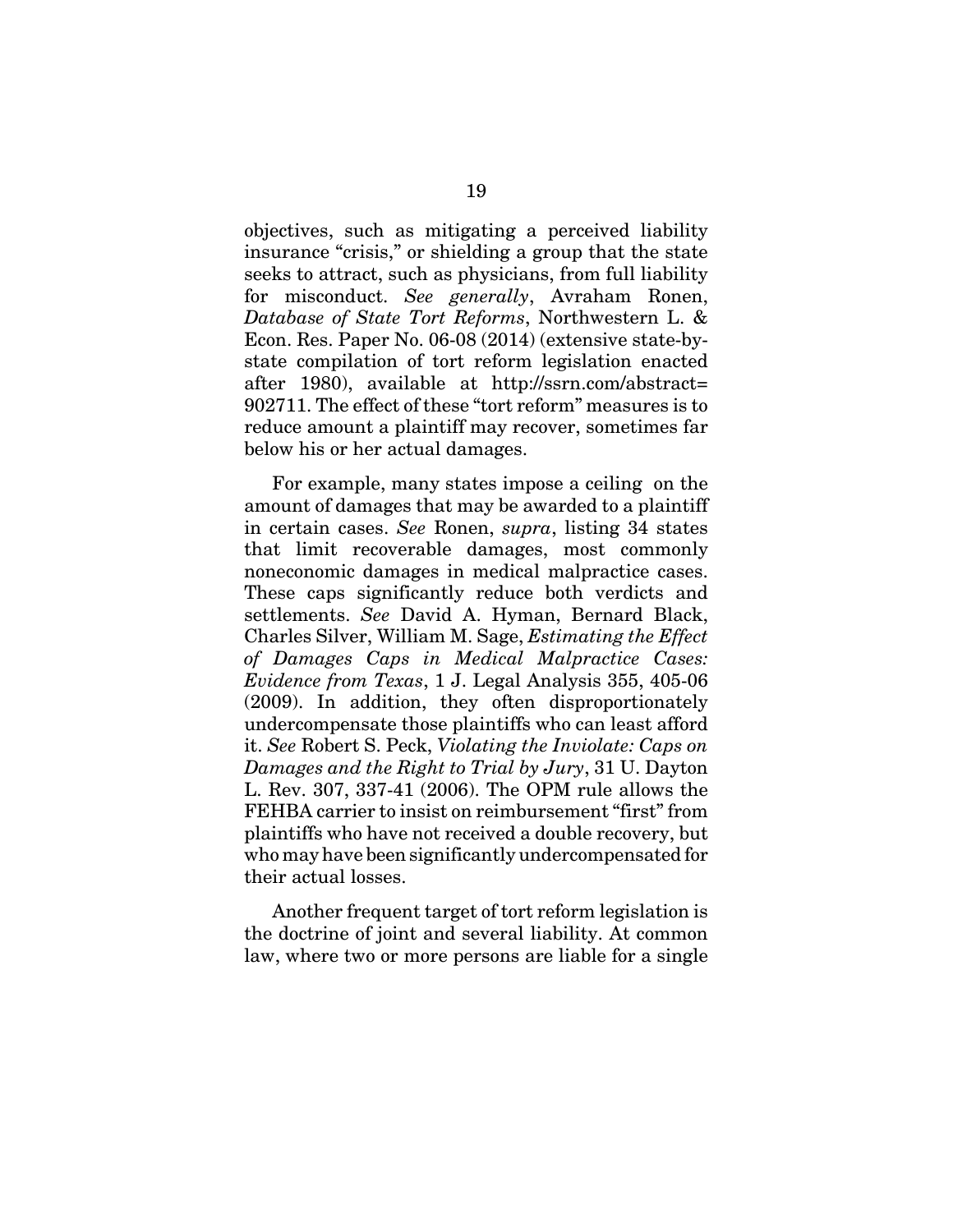and indivisible harm, the plaintiff can recover the entire amount of damages from any of them. Restatement (Second) of Torts § 875 (1979). The plaintiff is entitled to only one recovery, but the fact that one joint tortfeasor is immune from suit, insolvent, or otherwise unavailable does not reduce the liability of another joint tortfeasor for the full amount. *See Id*. at § 880.

Most states have at least partially abolished this common-law doctrine. *See* Nancy C. Marcus, *Phantom Parties and Other Practical Problems with the Attempted Abolition of Joint and Several Liability*, 60 Ark. L. Rev. 437, 441 (2007) (indicating that 35 states have done so). A typical tort reform measure limits a joint tortfeasor's liability to the percentage of fault allocated by the jury. *See, e.g*., Thomas A. Eaton, *Who Owes How Much? Developments in Apportionment and Joint and Several Liability Under O.C.G.A. S 51-12-33*, 64 Mercer L. Rev. 15 (2012) (Georgia law). Some states allow allocation of some percentage of fault to nonparties, including those immune from suit. *See id*. at 15 & n. 14. The result is to shift to the plaintiff the risk that one or more joint tortfeasors is not answerable in damages. Yet, even if the plaintiff can recover only a fraction of her actual damages, the OPM rule provides that the carrier be reimbursed for 100 percent of its paid medical benefits, leaving plaintiff with little or no compensation for her other losses.

Limitations on the collateral source rule are also of particular import. The prevailing rule at common law required a tortfeasor to compensate the plaintiff for medical expenses resulting from wrongful injury, regardless of whether those expenses were also covered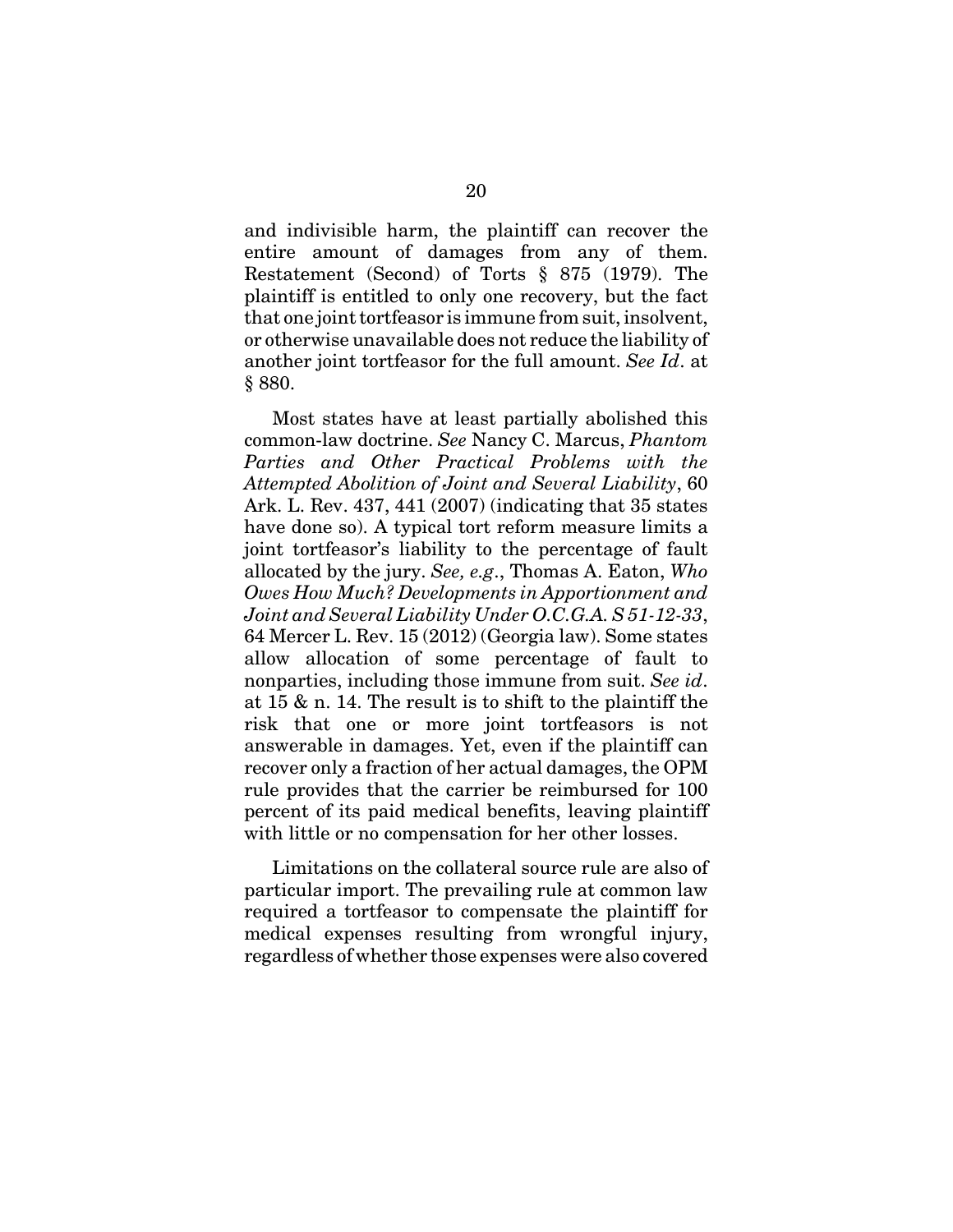by the plaintiff's health plan or insurer. Restatement (Second) of Torts § 920A(2) (1979). *See generally*, Richard C. Maxwell, *The Collateral Source Rule in the American Law of Damages*, 46 Minn. L. Rev. 669 (1962). Most states have abolished or altered that rule as well. The American Tort Reform Association, which tracks such legislation, reports that 27 states have done so. See ATRA, Phantom Damages Reform, available at http://www.atra.org/issue/phantomdamages-reform/.

State legislation restricting the collateral source rule closely tracks the state's policy judgments. Some statutes are applicable in all personal injury cases, while others affect specific tort actions. *See*, *e.g.*, Cal. Civ. Code § 3333.1 (medical malpractice cases). Some admit evidence of collateral source payments for the jury's consideration in determining damages. *E.g.,* Colo. Rev. Stat. § 13-21-111.6. Others require the court to deduct such amounts from the verdict before entering judgment. *E.g.*, N.J. Stat. Ann. §2A:15-97 (2000); 40 Pa. Cons. Stat. Ann. § 1303.508.

The purpose of abolishing or restricting the collateral source rule is a state policy decision "to shift the burden, at least to some extent, from the liability and casualty insurance industry to health and disability third-party payers," overriding insurers' right to subrogation. *Perreira v. Rediger*, 778 A.2d 429, 436- 37 (N.J. 2001). With these state policy decisions in mind, the OPM rule makes little economic or equitable sense. The rule takes a state tort verdict or settlement from which plaintiff's paid medical benefits have been deducted, then requires plaintiff to reimburse her FEHBA insurer out of that reduced award. *Cf*.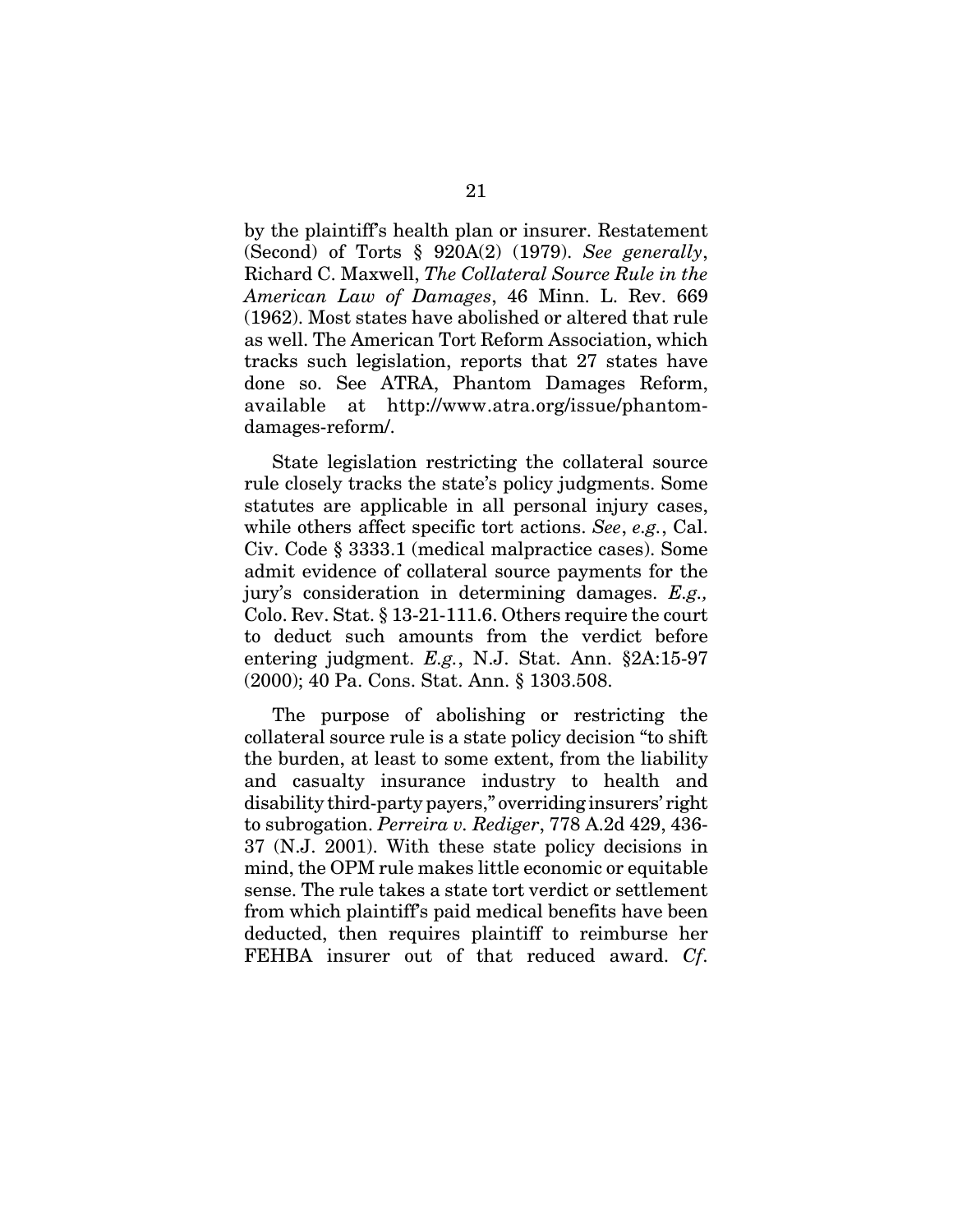2 American Law Inst., Reporters' Study: Enterprise Responsibility for Personal Injury 182 (1991) (In its thorough examination of the tort system, the ALI states that, for its recommendation to abolish the collateral source rule to make economic sense, "there must be a bar to any subrogation or reimbursement rights exercised by loss insurers against the tort award.").

Lawmakers in Congress surely were aware of these tort reform policy decisions in their states. They could not have intended broad preemption of state antisubrogation laws which would upset those policy decisions without any discussion of subrogation. In addition, Congress could not have intended that federal workers who have been wrongfully injured could face the prospect of recovering little or even becoming financially worse off after successfully holding the tortfeasor liable.

> *4. The OPM rule undermines state efforts to protect their citizens from the harsh consequences of subrogation and reimbursement.*

Due to the harsh impact on victims of wrongful injury, courts at common law prohibited subrogation of personal injury recoveries to recoup medical expenses, until relatively recently. *See* Roger M. Baron, *Subrogation: A Pandora's Box Awaiting Closure*, 41 S.D.L. Rev. 237, 239-40 (1996). *See*, *e.g.*, *Allstate Ins. Co. v. Reitler*, 628 P.2d 667, 670 (Mont. 1981), and *Maxwell v. Allstate Ins. Cos.*, 728 P.2d 812, 815 (Nev. 1986) (both holding plan provisions requiring reimbursement of medical payments void as against public policy). A number of states also banned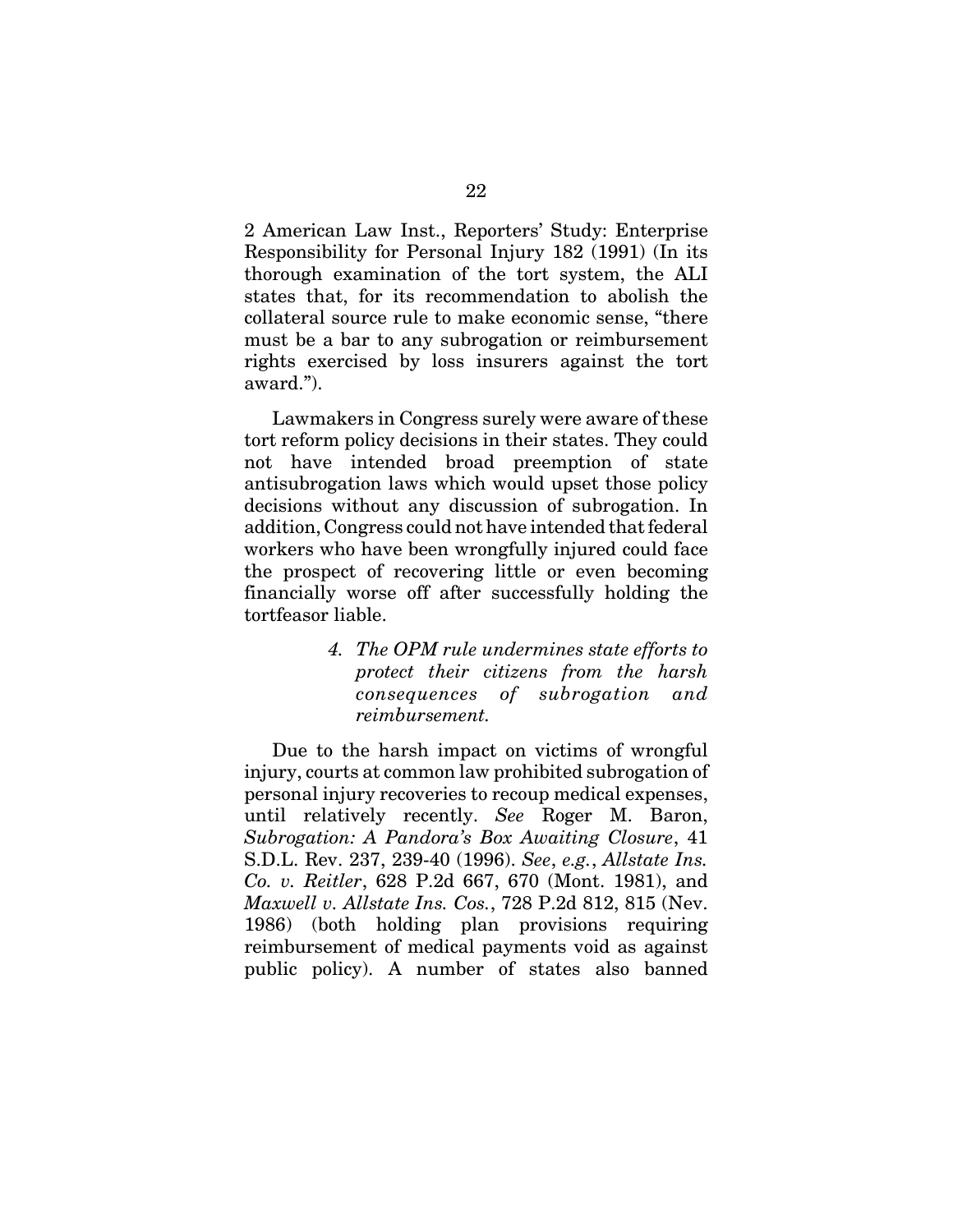subrogation legislatively. *See* Brief For Amici Curiae America's Health Insurance Plans and Association of Federal Health Organizations ("AHIP Br.") 16 (citing anti-subrogation statutes).

Nearly all states that permit subrogation/ reimbursement have taken steps to shield their citizens from subrogation's harshest effects. Unsurprisingly, each state strikes a different balance between the interests of injured plaintiffs and first-party insurers, resulting in a "patchwork" of legal and equitable doctrines designed to serve each state's policy judgments. AHIP Br. 16. The two most common doctrines that protect consumers are the "made-whole" doctrine and the "common-fund" rule. Roger M. Baron & Anthony P. Lamb, *The Revictimization of Personal Injury Victims by ERISA Subrogation Claims*, 45 Creighton L. Rev. 325, 330 (2012).

The made-whole doctrine sensibly requires that the plaintiff be compensated for his or her losses before the insurer is repaid for benefits provided. Currently, the overwhelming majority of states that allow reimbursement have adopted the made-whole doctrine. *See* Johnny C. Parker, *The Made Whole Doctrine: Unraveling the Enigma Wrapped in the Mystery of Insurance Subrogation*, 70 Mo. L. Rev. 723 (2005) (summarizing the laws of 32 states applying the doctrine); *see also* David M. Kono, *Unraveling the Lining of ERISA Health Insurer Pockets--A Vote for National Federal Common Law Adoption of the Make Whole Doctrine*, 2000 B.Y.U.L. Rev. 427, 437 (2000).

It is unlikely Congress would have intended to authorize carriers providing health insurance to federal employees to institute actions that were historically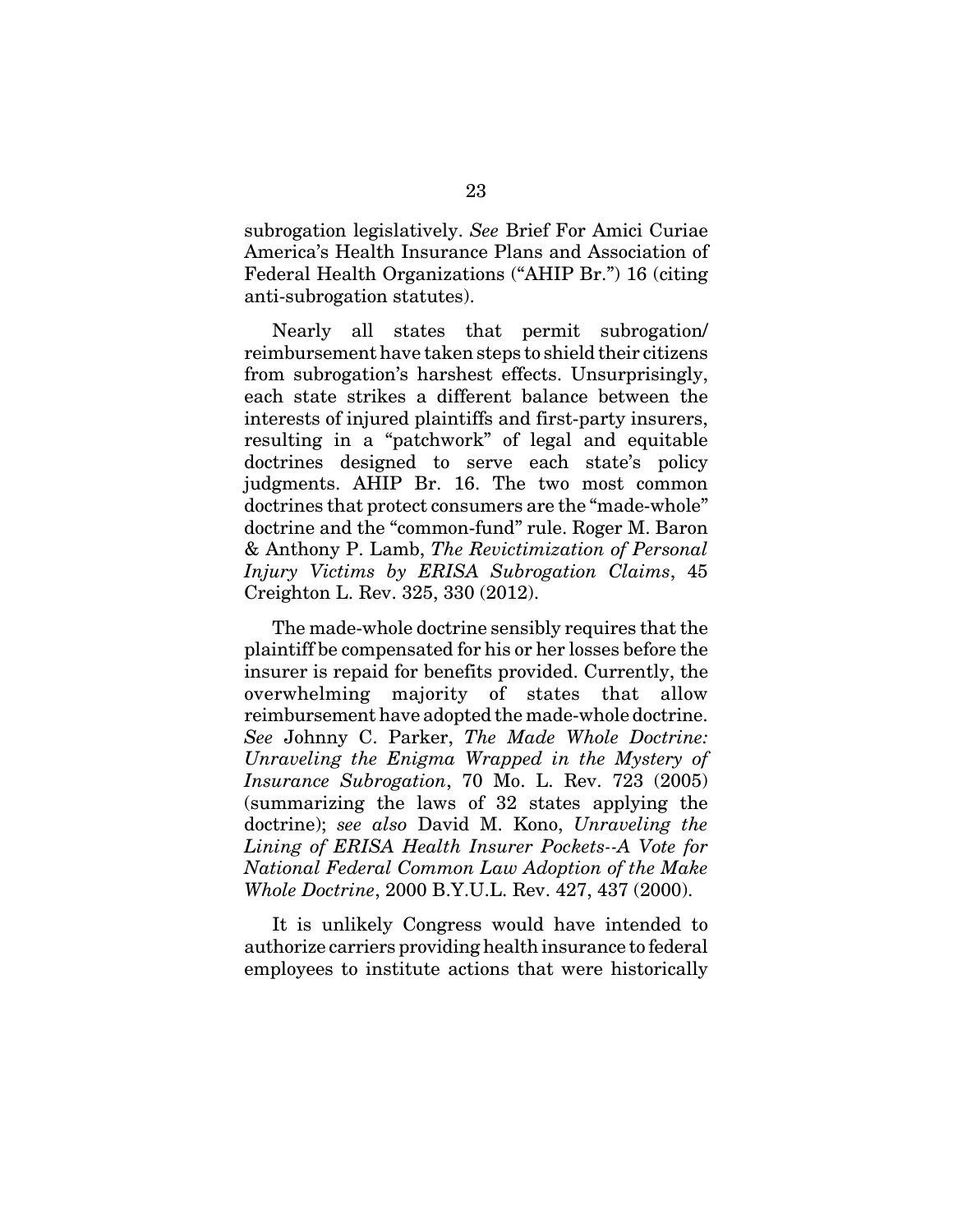prohibited at common law and which are so antithetical to public policy that the overwhelming majority of states either ban such actions or permit them only after the insured has been made whole. Certainly Congress would not have taken such a drastic step without discussion.

Many states also apply the "common-fund" rule in reimbursement/subrogation cases. *See generally* Association Of Federal Health Organizations, State Survey of Reimbursement Laws in The Health Insurance Context (Feb. 2014), available at http://ermerlaw.com/PDFs/Feb2014%20FHOStateSur veyWithMap.pdf at 1 (map identifying "common-fund" states).

Under this rule, "a litigant or lawyer who recovers a common fund for the benefit of persons other than himself or his client is entitled to a reasonable attorney's fee from the fund as a whole." *US Airways, Inc. v. McCutchen,* 133 S. Ct. 1537, 1545 (2013) (internal quotation marks and citation omitted). By not requiring FEHBA carriers who are reimbursed out of a judgment or settlement to pay a portion of the plaintiff's attorney fee, as Chief Judge Posner has pointed out, the carrier is allowed "to free ride on the efforts of the [beneficiary's] attorney." *Wal-Mart Stores, Inc. Associates' Health & Welfare Plan v. Wells,* 213 F.3d 398, 402 (7th Cir. 2000). It might also leave a plaintiff "worse off . . . than she would have been had she not sued" at all. *Id*.

By discouraging FEHBA beneficiaries from pursuing meritorious tort lawsuits, the OPM rule undermines the other policy objective of state tort law: the deterrence of unreasonably dangerous conduct and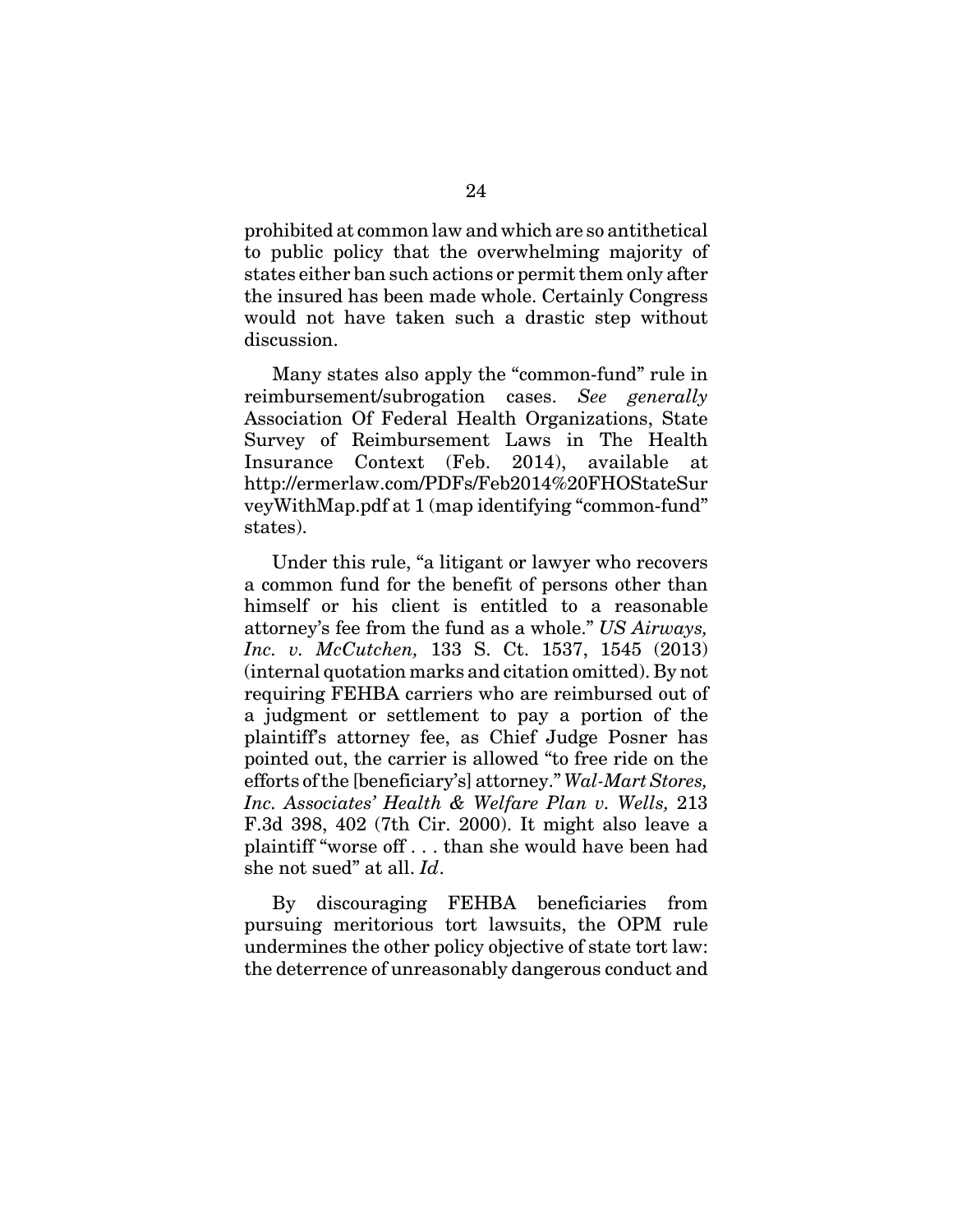the promotion of investment in safety. *See* American Bar Association, Towards a Jurisprudence of Injury 4-3 (1984) (deterrence of misconduct is "a strong thread running through tort law"); Guido Calabresi, The Costs of Accidents 68-129 (1970) (tort liability acts as specific and general deterrent to accidents); Gary T. Schwartz, *Deterrence and Punishment in the Common Law of Punitive Damages,* 56 S. Cal. L. Rev. 133, 137 (1982) ("There is now a rich body of academic literature supporting the view that a primary purpose of tort liability rules is to discourage inappropriate behavior on the part of accident causers.").

The OPM rule undermines this deterrence, leading inevitably to an increase in accidental injuries. Some of the resulting medical expenses, of course, will be paid by FEHBA carriers and paid for by the federal government and federal workers.

In sum, the issue here is not a matter of undoing double recoveries. Rather, the question is: Who shall bear the risk that a tort recovery will not be sufficient to make the plaintiff whole for his or her injuries? *See, e.g.*, Jeffrey A. Greenblatt, *Insurance and Subrogation: When the Pie Isn't Big Enough, Who Eats Last?*, 64 U. Chi. L. Rev. 1337 (1997). Amicus submits that the medical benefits plan, which has accepted payment for coverage of the beneficiary's medical expenses and is in the business of spreading the costs of medical expenses, is the appropriate party to bear that risk. This is consistent with the intent and purpose of Congress in creating a program to provide insurance to federal employees.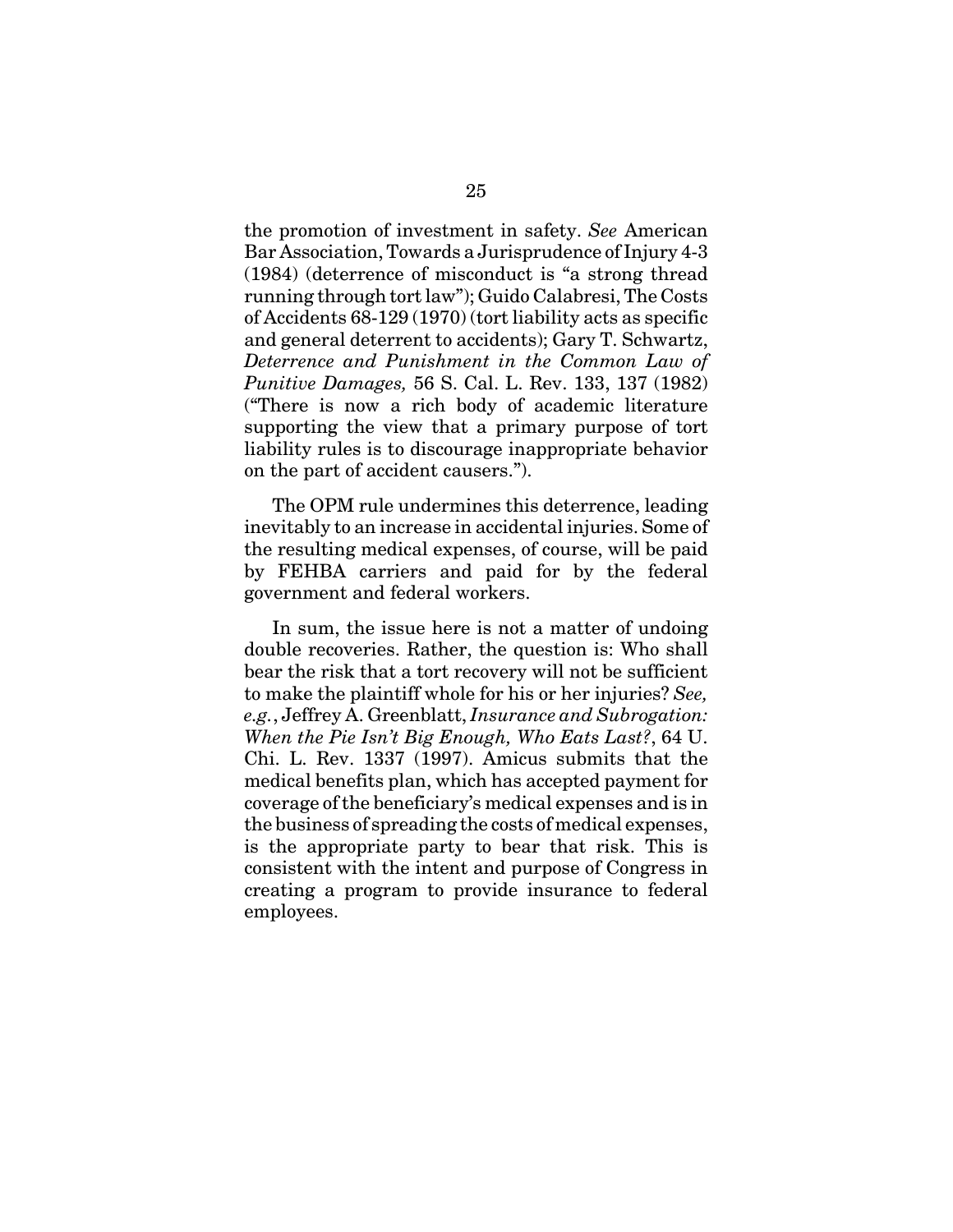# **III. SUBROGATION/REIMBURSEMENT IS NOT AN EFFECTIVE OR APPROPRIATE COST-CONTAINMENT MEASURE.**

# **A. Savings To the Federal Government and Federal Employees Is Vanishingly Small.**

The primary policy argument advanced in support of the broad subrogation/reimbursement rule promulgated by OPM is that the income recovered back from injured beneficiaries reduces the costs that must be borne by the federal government and health plan participants. Pet. Br. 33 (Such recoveries "translate to premium cost savings for the federal government" (thus taxpayers) and FEHB enrollees."), quoting OPM, *Final Rule*, 80 Fed. Reg. at 29,203. *See also* U.S. Br. 19 (similar); AHIP Br. 12-14 (similar).

In support of its subrogation rule as a cost-savings measure, OPM boasts that in 2014, "FEHB carriers were reimbursed by approximately \$126 million in subrogation recoveries." *Final Rule*, *supra*. However, neither OPM nor the Solicitor General indicate how much of those recoveries actually went to the Treasury Fund or was used to reduced premiums.<sup>2</sup>

<sup>&</sup>lt;sup>2</sup> AHIP erroneously states that "that reimbursement and subrogation recoveries save the FEHB Program – and the enrollees and taxpayers who fund it – over \$125 million per year." AHIP Br. 14. In fact, OPM explicitly states that its figure represents the amount recovered by carriers. It is unknown how much of that amount, if any, was savings to the federal government and enrollees.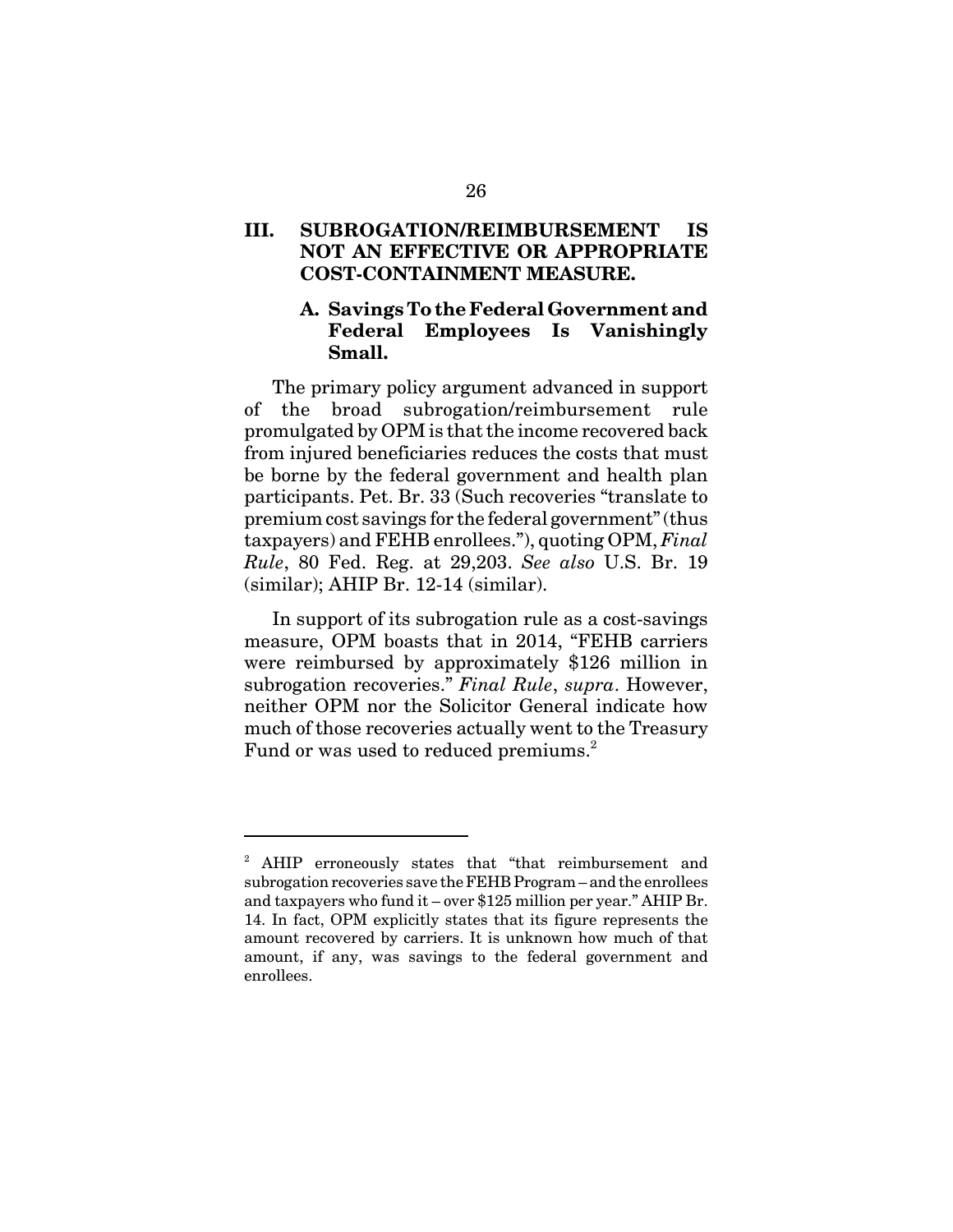AHIP explains that FEHBA carriers charge for health coverage in two ways. Petitioner in this case is a community-rated entity which "receives a 'per member per month capitation rate' for each member enrolled in the plan." AHIP Br. 8, quoting 42 C.F.R. § 1602.170-2. Community-rated carriers are not required to return any money recovered in subrogation to the Treasury Fund *See* Pet. Br. 11. Nevertheless, AHIP contends that subrogation/reimbursement by community-rated carriers results in savings because the "premiums that community-rated carriers charge generally depend on the expected cost of providing benefits," and subrogation recoveries "tend to reduce those expected costs, and thus the premiums." AHIP Br. 14.

AHI offers no documentation of any direct relationship between subrogation recoveries and reduced premiums. In the private sector, as one authority states, "simply because an insurer has the opportunity to recover reserves and become financially healthy, this opportunity does not directly translate into premium reductions." Roger M. Baron, *Public Policy Considerations Warranting Denial of Reimbursement to ERISA Plans: It's Time to Recognize the Elephant in the Courtroom*, 55 Mercer L. Rev. 595, 630 (2004).

Professor Baron explains:

The prospect of a successful subrogation collection is not a factor in the insurer's rate determination. In fact, the conjectural and remote nature of subrogation militates against its inclusion as a factor for consideration in the setting of premium rates.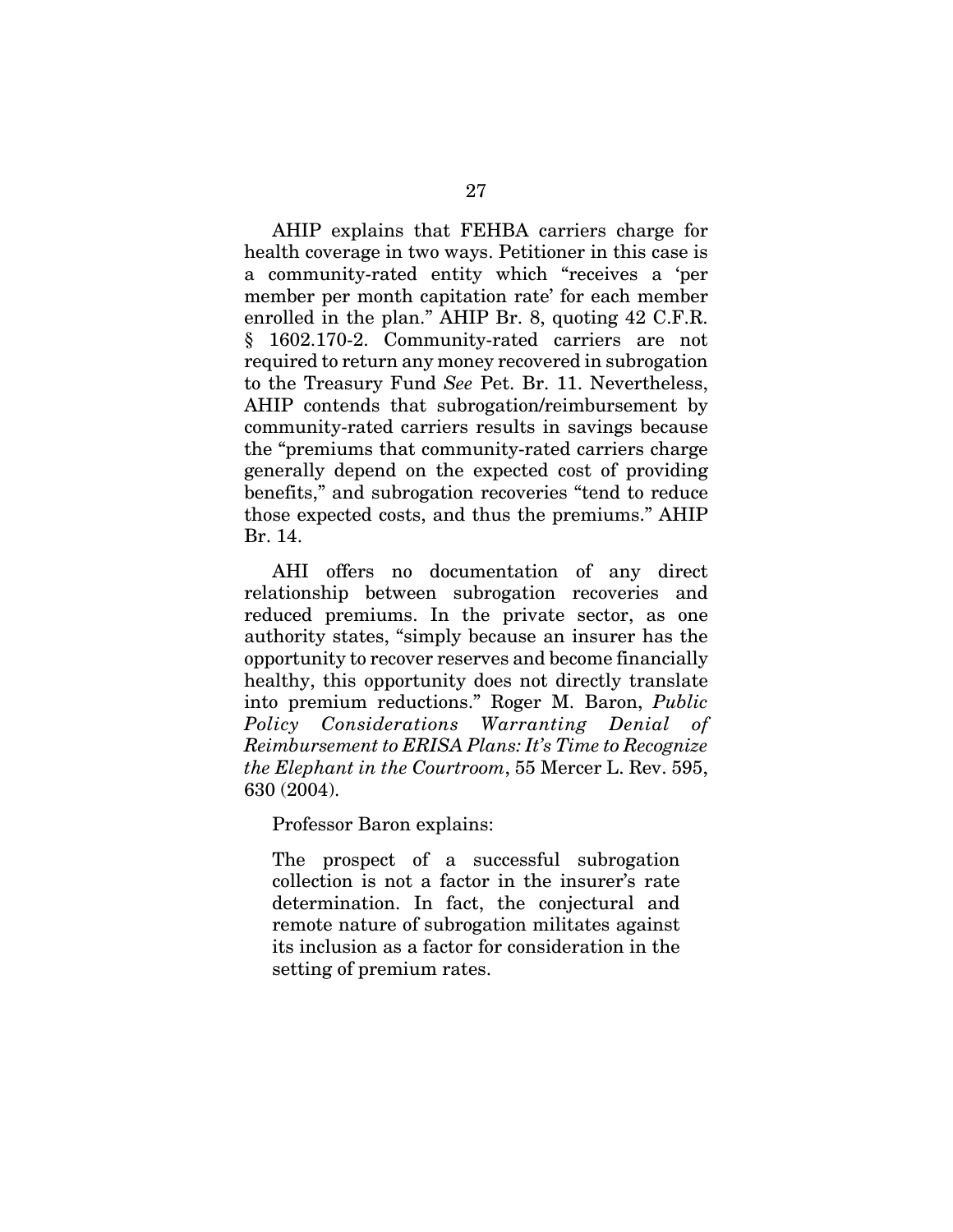Roger M. Baron, *Pandora's Box*, 41 S.D.L. Rev. at 244. *See also* Keith E. Edeus, Jr., *Subrogation of Personal Injury Claims: Toward Ending an Inequitable Practice*, 17 N. Ill. U. L. Rev. 509, 515 (1997) (Health insurance "premiums themselves are calculated based upon the losses actually incurred, . . . and do not take subrogation recoveries into account."). The fact is, there are other uses for subrogation receipts. *See* Scott M. Aronson, *ERISA's Equitable Illusion: The Unjustice of Section 502(a)(3)*, 9 Employee Rights & Employment Policy J. 247, 286 (2005) ("Subrogation recoveries are used to increase executive compensation or shareholder dividends, not to decrease premiums.").

Experience-rated plans, by contrast, receive premiums based on "actual paid claims." AHIP Br. 8. Such plans "must return all reimbursement and subrogation recoveries (net of the expenses in obtaining the recoveries) directly to the Treasury Fund set up to finance the FEHB Program." AHIP Br. 13.

Of course, "net of the expenses in obtaining the recoveries" can diminish the amount returned to the Treasury Fund substantially. The task of recovering such reimbursements is often outsourced to third party collectors. In this case, for example, the carrier retained ACS Recovery Services, Inc. for that purpose. Indeed, a recoupment industry has developed to pursue those who have received health insurance benefits for possible reimbursement. Most companies specializing in obtaining reimbursement for health benefit plans "charge based on a tiered pricing model, which can range from 20-40%" of the recovery. Sedgwick Claims Management Services, *Central Subrogation* (2012), *available at* https://www.sedgwickcms.com/services/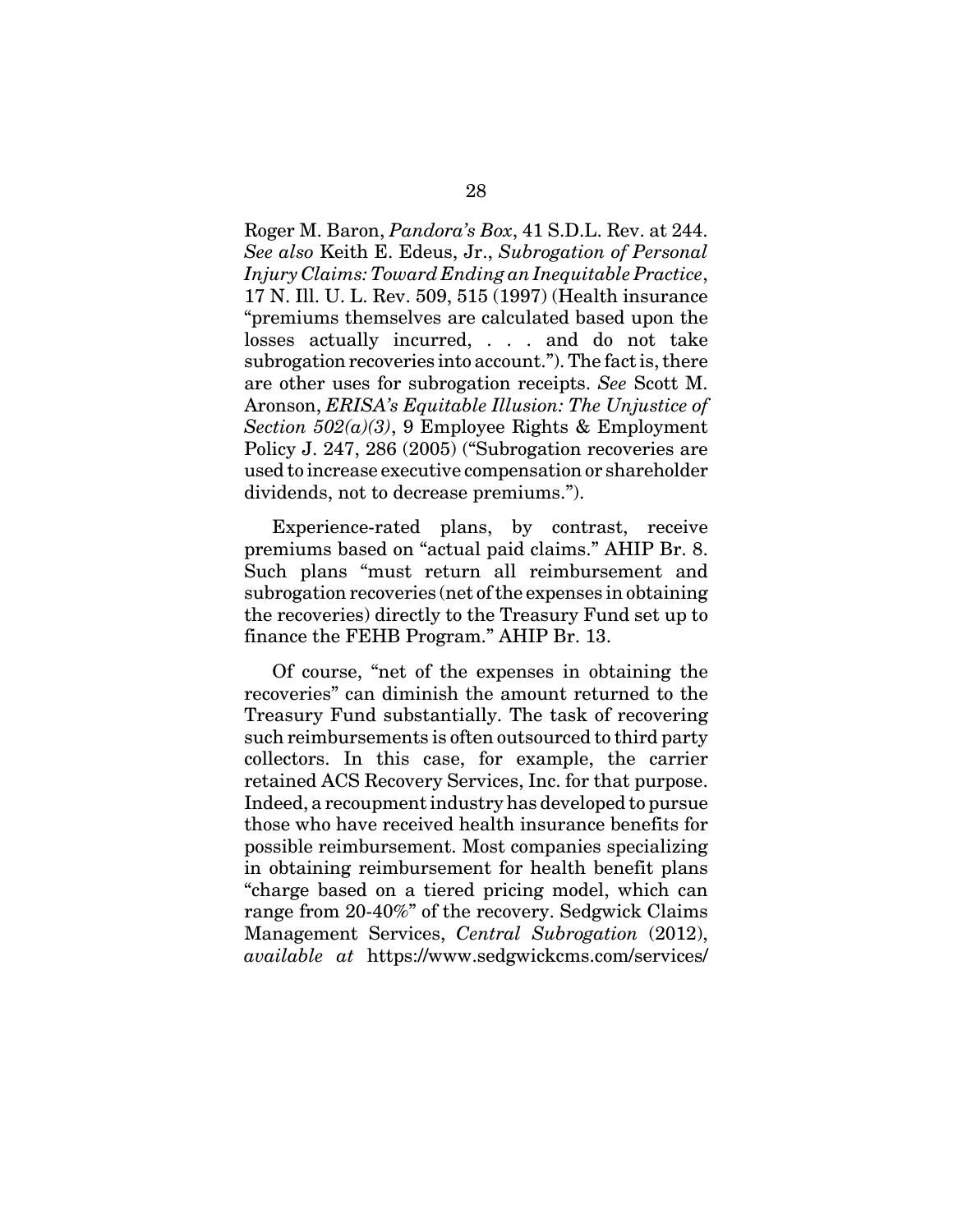docs/SubrogationOverview.pdf. In addition, the carrier is entitled to cover its own administrative costs and attorney fees. Neither Petitioner nor supporting amici provide figures that would support the proposition that experience-rated carriers return substantial amounts to the program's Treasury Fund out of subrogation/reimbursement recoveries or that community-rated carriers have appreciably reduced their premiums.

Even if the entire \$126 million recovery were applied to the program, with no deductions for the carriers' costs and fees, the savings would be vanishingly small. OPM states that the federal government's 70 percent share of the program's cost amounted to about \$33 billion in 2014, so the entire cost for the government and enrollees was approximately \$47.1 billion. \$126 million would represent a savings for the program of about \$2.60 annually for every \$1,000 in premiums.

> **B. The OPM Rule Requiring Injured Individuals To Bear the Financial Burden of Injury In Order To Allow Uninjured Enrollees a Small Savings Is Inconsistent With the Health Insurance Plan Congress Put In Place.**

Even accepting for the moment the contention that the OPM rule would result in a small reduction in the premiums paid by federal workers and the federal government, the rule is inconsistent with Congress's purpose in enacting the FEHBA.

It is a truism that in ascertaining the scope of federal preemption of state law, "the purpose of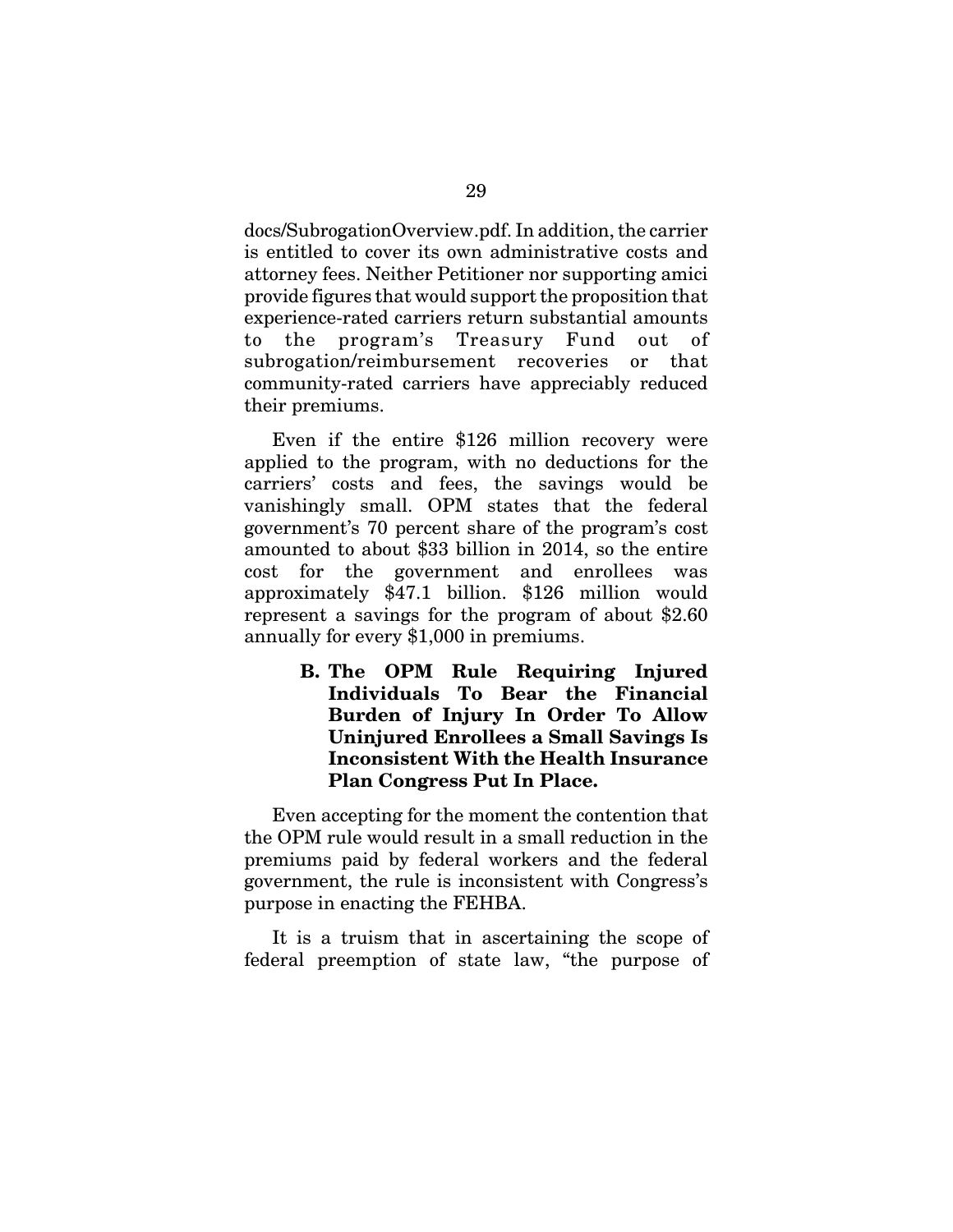Congress is the ultimate touchstone." *Medtronic,* 518 U.S. at 485, citing *Cipollone*, 505 U.S. at 516. The United States argues that "Section  $8902(m)(1)$ advances Congress's goals of 'reducing health care costs,'" U.S. Br. 19, quoting OPM, *Final Rule*, 80 Fed. Reg. at 29,203.

This is too narrow a view. The inquiry into the intent of Congress does not focus on the preemption provision in isolation. As this Court has explained, congressional intent is discerned not only from the text of the preemption provision but also from "the structure and purpose of the statute as a whole." *Medtronic*, 518 U.S. at 486. The reviewing court must bring to this inquiry its "reasoned understanding of the way in which Congress intended *the statute and its surrounding regulatory scheme* to affect business, consumers, and the law." *Id*. (emphasis added).

Congress's stated goal when it enacted FEHBA in 1959 was to provide

[P]rotection for civilian Government employees against the high, unbudgetable, and, therefore, financially burdensome costs of medical services through a comprehensive government-wide program of insurance for federal employees . . . the costs of which will be shared by the Government, as employer, and its employees.

H.R. Rep. No. 86–957, at 1 (1959), reprinted in 1959 U.S.C.C.A.N. 2913, 2914.

The principle of insurance allows a large pool of individuals who have not yet suffered loss to pay a relatively modest amount so that a few individuals among them who do suffer loss will be compensated.